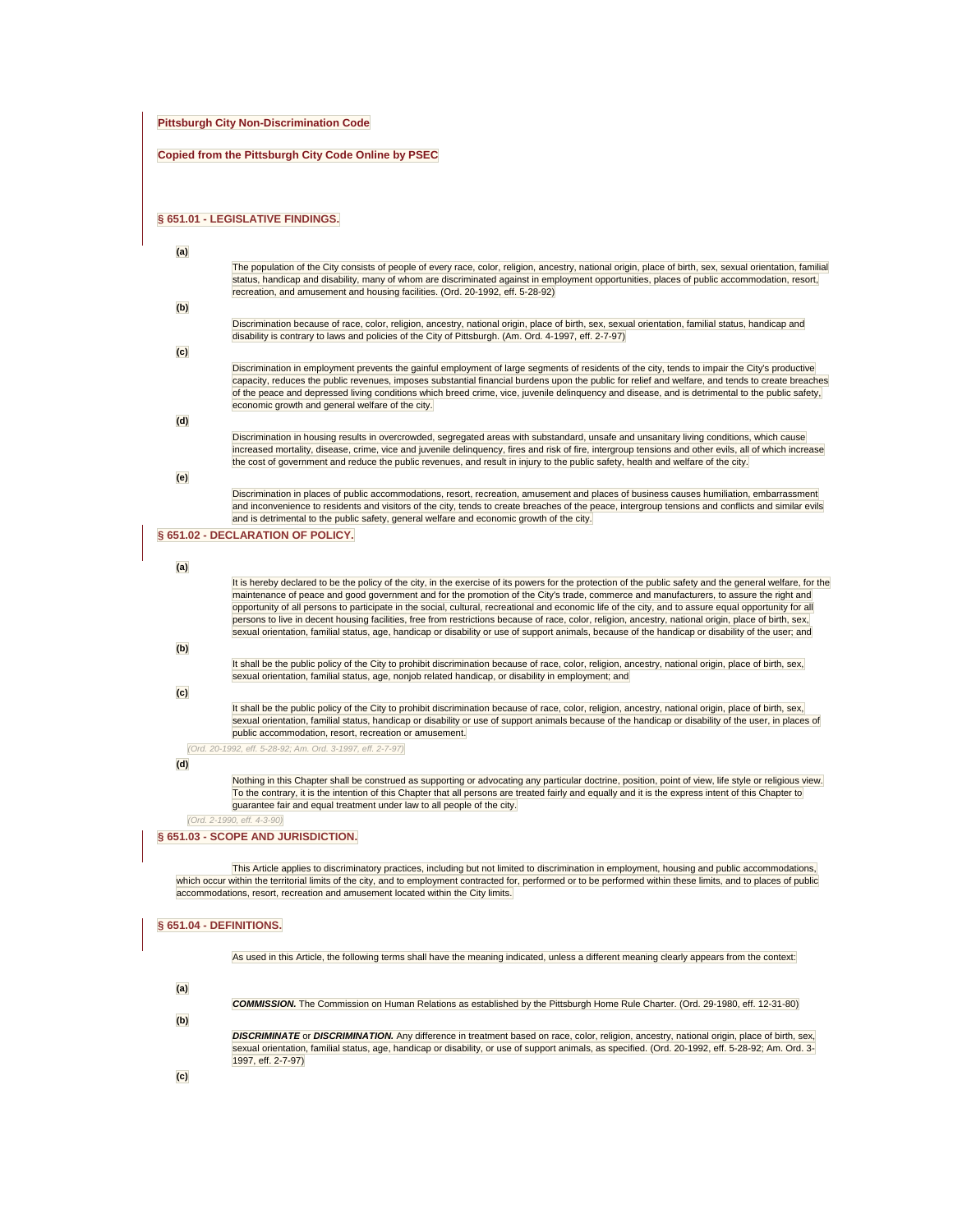|                           | <b>EMPLOYER.</b> Any person who employs five (5) or more employees, exclusive of the parents, spouse or children of such person, including the<br>City of Pittsburgh, its departments, boards, commissions and authorities, and any other governmental agency within its jurisdiction, but excluding<br>any religious, fraternal, charitable or sectarian organization which is not supported in whole or part by any governmental appropriations.                                                                                                                                                                                                                                                                                    |
|---------------------------|---------------------------------------------------------------------------------------------------------------------------------------------------------------------------------------------------------------------------------------------------------------------------------------------------------------------------------------------------------------------------------------------------------------------------------------------------------------------------------------------------------------------------------------------------------------------------------------------------------------------------------------------------------------------------------------------------------------------------------------|
| (d)                       | <b>EMPLOYMENT.</b> Shall not include the employment of individuals in domestic service.                                                                                                                                                                                                                                                                                                                                                                                                                                                                                                                                                                                                                                               |
| (e)                       | <b>EMPLOYMENT AGENCY.</b> Any person regularly undertaking with or without compensation to procure opportunities for employment or to<br>procure, recruit, refer or place employees.                                                                                                                                                                                                                                                                                                                                                                                                                                                                                                                                                  |
| (f)                       | LABOR ORGANIZATION. Any organization which exists for the purpose in whole or in part of collective bargaining or of dealing with employers<br>concerning grievances, terms or conditions of employment, or of other mutual aid or protection in relation to employment.                                                                                                                                                                                                                                                                                                                                                                                                                                                              |
| (g)                       | <b>LENDING INSTITUTION.</b> Any bank, insurance company, saving and loan association, or any other person whose business consists in whole or                                                                                                                                                                                                                                                                                                                                                                                                                                                                                                                                                                                         |
| (h)                       | in part in lending money or guaranteeing loans. (Ord. 1-1997, eff. 2-7-97)                                                                                                                                                                                                                                                                                                                                                                                                                                                                                                                                                                                                                                                            |
| $\overline{(\mathbf{i})}$ | Reserved.                                                                                                                                                                                                                                                                                                                                                                                                                                                                                                                                                                                                                                                                                                                             |
|                           | <b>OWNER.</b> Includes the owner, co-owner, lessee, sublessee, mortgagee, assignee, manager, agent or any other person having the right of<br>ownership or possession or the authority to sell, rent or lease any dwelling, or any person having an equitable or security interest in any dwelling,<br>including the City of Pittsburgh and its departments, boards, commissions and authorities. (Am. Ord. 3-1997, eff. 2-7-97)                                                                                                                                                                                                                                                                                                      |
| $\overline{u}$            | <b>REAL ESTATE BROKER.</b> Any natural person, partnership, corporation or other association which for a fee or other valuable consideration<br>manages, sells, purchases, exchanges or rents or negotiates, or offers or attempts to negotiate the sale, purchase, exchange or rental of the real<br>property of another, or holds itself out as engaged in the business of managing, selling, purchasing, exchanging or renting the real property of<br>another, or collects rent for the use of the real property of another, and includes real estate salespersons or agents or any other person<br>employed by a real estate broker to perform or to assist in the performance of their business. (Am. Ord. 1-1997, eff. 2-7-97) |
| (k)                       | PUBLIC ACCOMMODATION, RESORT, RECREATION OR AMUSEMENT. Includes any place, business or activity which is open to, accepts or<br>solicits the patronage of the general public or offers goods, services or recreation to the general public. (Ord. 29-1980, eff. 12-31-80; Am. Ord. 4-<br>1997, eff. 2-7-97)                                                                                                                                                                                                                                                                                                                                                                                                                           |
| $\bf{O}$                  | Repealed (By Ord. 34-1993, eff. December 28, 1993).                                                                                                                                                                                                                                                                                                                                                                                                                                                                                                                                                                                                                                                                                   |
| (m)                       | Repealed (By Ord. 34-1993, eff. December 28, 1993).                                                                                                                                                                                                                                                                                                                                                                                                                                                                                                                                                                                                                                                                                   |
| (n)                       | SEXUAL ORIENTATION. Male or female homosexuality, heterosexuality and bisexuality or perceived homosexuality, heterosexuality and                                                                                                                                                                                                                                                                                                                                                                                                                                                                                                                                                                                                     |
|                           | bisexuality.<br>(Ord. 2-1990, eff. 4-3-90)                                                                                                                                                                                                                                                                                                                                                                                                                                                                                                                                                                                                                                                                                            |
| (o)                       | ACCESSIBLE. When used with respect to the public and common use areas of a building containing covered multifamily dwellings, means:<br>(1)                                                                                                                                                                                                                                                                                                                                                                                                                                                                                                                                                                                           |
|                           | That the public or common use areas of the building can be approached, entered and used by individuals with physical handicaps.<br>The phrase "readily accessible to and usable by" is synonymous with accessible. A public or common use area that complies with<br>the appropriate requirements of ANSI A117.1-1986 or a comparable standard is ACCESSIBLE within the meaning of this<br>subsection; or                                                                                                                                                                                                                                                                                                                             |
|                           | (2)<br>Being in compliance with the applicable standards set forth in the following:                                                                                                                                                                                                                                                                                                                                                                                                                                                                                                                                                                                                                                                  |
|                           | A.<br>The Fair Housing Act (Public Law 90-284, 42 U.S.C. Section 3601, et seq.);<br>B.                                                                                                                                                                                                                                                                                                                                                                                                                                                                                                                                                                                                                                                |
|                           | The Americans with Disabilities Act of 1990 (Public Law 101-336, 42 U.S.C. Section 12101 et seq.); and<br>C.                                                                                                                                                                                                                                                                                                                                                                                                                                                                                                                                                                                                                          |
|                           | The Act of September 1, 1965 (P.L. 459, No. 235), entitled, as amended, "An act requiring that certain buildings and<br>facilities adhere to certain principles, standards and specifications to make the same accessible to and usable by<br>persons with physical handicaps, and providing for enforcement;" and                                                                                                                                                                                                                                                                                                                                                                                                                    |
|                           | D.<br>Any other applicable Federal or State law or regulation, or any local ordinance or resolution, relating to accessibility or                                                                                                                                                                                                                                                                                                                                                                                                                                                                                                                                                                                                     |
| (p)                       | accommodations.<br>AGE. Includes any person forty (40) years of age or older and shall also include any other person so protected by further amendment to the                                                                                                                                                                                                                                                                                                                                                                                                                                                                                                                                                                         |
| (q)                       | Federal Age Discrimination in Employment Act.                                                                                                                                                                                                                                                                                                                                                                                                                                                                                                                                                                                                                                                                                         |
|                           | AGGRIEVED PERSON. Any person who:<br>(1)                                                                                                                                                                                                                                                                                                                                                                                                                                                                                                                                                                                                                                                                                              |
|                           | Claims to have been injured by an unlawful practice under Chapter 659; or<br>(2)                                                                                                                                                                                                                                                                                                                                                                                                                                                                                                                                                                                                                                                      |
| (r)                       | Believes that such person will be injured by an unlawful practice under Chapter 659.                                                                                                                                                                                                                                                                                                                                                                                                                                                                                                                                                                                                                                                  |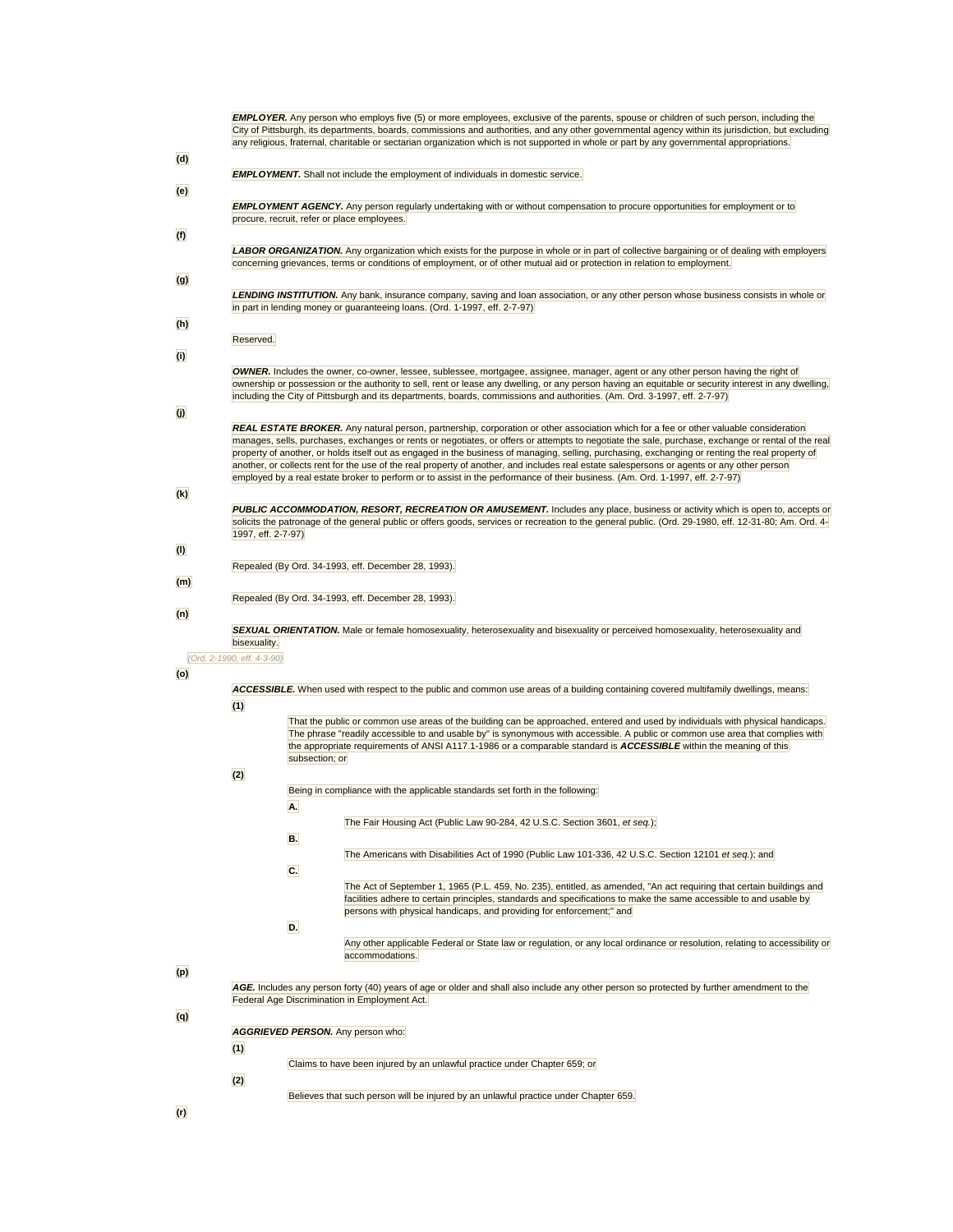|      |     | ANSI A117.1-1986. The 1986 edition of the American National Standard Institute for buildings and facilities providing accessibility and usability<br>for physically handicapped people.                                                                                                                                                                                                                                     |  |  |  |
|------|-----|-----------------------------------------------------------------------------------------------------------------------------------------------------------------------------------------------------------------------------------------------------------------------------------------------------------------------------------------------------------------------------------------------------------------------------|--|--|--|
| (s)  |     |                                                                                                                                                                                                                                                                                                                                                                                                                             |  |  |  |
|      |     | <b>CHARITABLE ORGANIZATION.</b> An organization, institution, association or corporation which is dedicated to philanthropic pursuits and provides<br>goods, services and financial aid to the public free of charge.                                                                                                                                                                                                       |  |  |  |
| (t)  |     | <b>COMMON USE AREAS.</b> Rooms, spaces or elements inside or outside of a building that are made available for the use of residents of a building<br>or the guest thereof. These areas include, but are not limited to, hallways, lounges, lobbies, laundry rooms, refuse rooms, mail rooms,                                                                                                                                |  |  |  |
|      |     | recreational areas and passageways among and between buildings.                                                                                                                                                                                                                                                                                                                                                             |  |  |  |
| (u)  |     |                                                                                                                                                                                                                                                                                                                                                                                                                             |  |  |  |
|      |     | <b>CONCILIATION.</b> The attempted resolution of issues raised by a complaint, or by the investigation of such complaint, through informal<br>negotiations involving the aggrieved person, the respondent and the Commission.                                                                                                                                                                                               |  |  |  |
| (v)  |     |                                                                                                                                                                                                                                                                                                                                                                                                                             |  |  |  |
| (w)  |     | <b>CONCILIATION AGREEMENT.</b> A written agreement setting forth the resolution of the issues in conciliation.                                                                                                                                                                                                                                                                                                              |  |  |  |
|      |     | COVERED MULTIFAMILY DWELLINGS. Buildings consisting of four (4) or more units if such buildings have one (1) or more elevators; and<br>ground floor units in other buildings consisting of four (4) or more units.                                                                                                                                                                                                          |  |  |  |
| (x)  |     |                                                                                                                                                                                                                                                                                                                                                                                                                             |  |  |  |
| (y)  |     | <b>DISABILITY.</b> The term <b>DISABILITY</b> is synonymous with the term <b>HANDICAP</b> .                                                                                                                                                                                                                                                                                                                                 |  |  |  |
|      |     | <b>DISCRIMINATORY HOUSING PRACTICE.</b> Any act that is unlawful under $\S 659.03$                                                                                                                                                                                                                                                                                                                                          |  |  |  |
| (z)  |     |                                                                                                                                                                                                                                                                                                                                                                                                                             |  |  |  |
|      |     | <b>DWELLING.</b> Any building, structure or portion thereof which is occupied as or designed or is intended for occupancy as, a residence by an<br>individual or one (1) or more families, or by a group of persons living together, and any vacant land which is offered for sale or lease for the<br>construction or location thereon of any such building, structure, or portion thereof. (Am. Ord. 1-1997, eff. 2-7-97) |  |  |  |
| (aa) |     |                                                                                                                                                                                                                                                                                                                                                                                                                             |  |  |  |
|      |     | <b>DWELLING UNIT.</b> A single unit of residence for a family of one (1) or more persons.                                                                                                                                                                                                                                                                                                                                   |  |  |  |
| (bb) |     | FAIR HOUSING ACT. Public Law 90-284, 42 U.S.C. Section 3601 et seq., as amended.                                                                                                                                                                                                                                                                                                                                            |  |  |  |
| (cc) |     |                                                                                                                                                                                                                                                                                                                                                                                                                             |  |  |  |
|      |     | FAMILIAL STATUS. one (1) or more individuals who have not attained the age of eighteen (18) years being domiciled with:                                                                                                                                                                                                                                                                                                     |  |  |  |
|      | (1) |                                                                                                                                                                                                                                                                                                                                                                                                                             |  |  |  |
|      |     | A parent or other person having legal custody of such individual or individuals; or                                                                                                                                                                                                                                                                                                                                         |  |  |  |
|      | (2) |                                                                                                                                                                                                                                                                                                                                                                                                                             |  |  |  |
|      |     | The designee of such parent or other person having such custody, with the written permission of such parent or other person.                                                                                                                                                                                                                                                                                                |  |  |  |
|      |     |                                                                                                                                                                                                                                                                                                                                                                                                                             |  |  |  |
|      |     | The protection afforded against discrimination on the basis of familial status shall apply to any person who is pregnant or is in the process of<br>securing legal custody of any individual who has not attained the age of eighteen (18) years.                                                                                                                                                                           |  |  |  |
| (dd) |     |                                                                                                                                                                                                                                                                                                                                                                                                                             |  |  |  |
|      |     | HANDICAP. The term handicap or disability, with respect to a person, means:                                                                                                                                                                                                                                                                                                                                                 |  |  |  |
|      |     |                                                                                                                                                                                                                                                                                                                                                                                                                             |  |  |  |
|      | (1) |                                                                                                                                                                                                                                                                                                                                                                                                                             |  |  |  |
|      |     | A physical or mental impairment which substantially limits one (1) or more of such person's major life activities; or                                                                                                                                                                                                                                                                                                       |  |  |  |
|      | (2) |                                                                                                                                                                                                                                                                                                                                                                                                                             |  |  |  |
|      |     | A record of having such an impairment; or                                                                                                                                                                                                                                                                                                                                                                                   |  |  |  |
|      | (3) |                                                                                                                                                                                                                                                                                                                                                                                                                             |  |  |  |
|      |     | Being regarded as having such an impairment, but such term does not include current, illegal use of or addiction to a controlled                                                                                                                                                                                                                                                                                            |  |  |  |
|      |     | substance, as defined in Section 102 of the Controlled Substances Act (Public Law 91-513, 21 U.S.C. Section 802).                                                                                                                                                                                                                                                                                                           |  |  |  |
| (ee) |     |                                                                                                                                                                                                                                                                                                                                                                                                                             |  |  |  |
|      |     | <b>HOUSING FOR OLDER PERSONS.</b>                                                                                                                                                                                                                                                                                                                                                                                           |  |  |  |
|      | (1) |                                                                                                                                                                                                                                                                                                                                                                                                                             |  |  |  |
|      |     | Housing:                                                                                                                                                                                                                                                                                                                                                                                                                    |  |  |  |
|      |     |                                                                                                                                                                                                                                                                                                                                                                                                                             |  |  |  |
|      |     | A.                                                                                                                                                                                                                                                                                                                                                                                                                          |  |  |  |
|      |     | Provided under any state or federal program that the U.S. Secretary of Housing and Urban Development determines<br>is specifically designed and operated to assist elderly persons as defined in the state or federal program; or                                                                                                                                                                                           |  |  |  |
|      |     | <b>B.</b>                                                                                                                                                                                                                                                                                                                                                                                                                   |  |  |  |
|      |     | Intended for, and solely occupied by, persons sixty-two (62) years of age or older; or                                                                                                                                                                                                                                                                                                                                      |  |  |  |
|      |     | C.                                                                                                                                                                                                                                                                                                                                                                                                                          |  |  |  |
|      |     | Intended and operated for at least one (1) person fifty-five (55) years of age or older per unit as determined by the                                                                                                                                                                                                                                                                                                       |  |  |  |
|      |     | Secretary of U.S. Housing and Urban Development.                                                                                                                                                                                                                                                                                                                                                                            |  |  |  |
|      | (2) |                                                                                                                                                                                                                                                                                                                                                                                                                             |  |  |  |
|      |     | In determining whether housing qualifies as housing for older persons under this Article, the Commission shall follow the standards                                                                                                                                                                                                                                                                                         |  |  |  |
|      |     | set forth in the Fair Housing Act and regulations pertaining to housing for older persons as promulgated by the U.S. Secretary of<br>Housing and Urban Development.                                                                                                                                                                                                                                                         |  |  |  |
|      |     |                                                                                                                                                                                                                                                                                                                                                                                                                             |  |  |  |
|      | (3) |                                                                                                                                                                                                                                                                                                                                                                                                                             |  |  |  |

Housing shall not fall to meet the requirements for housing for older persons by reason of unoccupied units provided that such units<br>are reserved for occupancy by persons who meet the age requirements of this subsection.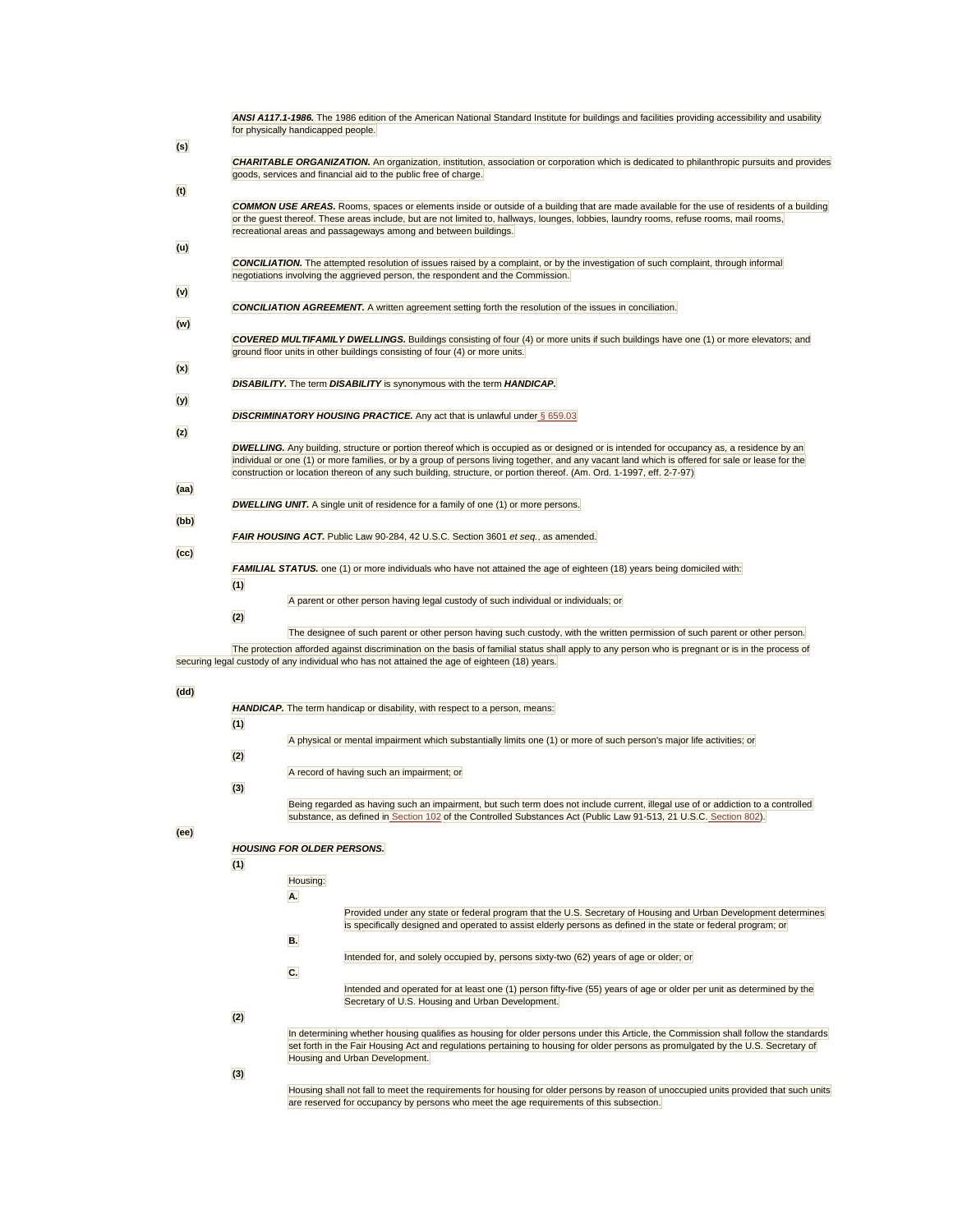| (ff)               |                                                                                                                                                                                                                     |
|--------------------|---------------------------------------------------------------------------------------------------------------------------------------------------------------------------------------------------------------------|
|                    | <b>INDEPENDENT CONTRACTOR.</b> Includes any person who is subject to the provisions governing any of the professions and occupations                                                                                |
|                    | regulated by State licensing laws enforced by the Bureau of Professional and Occupational Affairs in the Department of State, or is included in                                                                     |
|                    | the Fair Housing Act.                                                                                                                                                                                               |
| (gg)               |                                                                                                                                                                                                                     |
|                    | <b>NONJOB RELATED HANDICAP OR DISABILITY.</b> Any handicap or disability which does not substantially interfere with the ability to perform the                                                                     |
|                    | essential functions of the employment which a handicapped person applies for, is engaged in or has been engaged in.                                                                                                 |
| (hh)               |                                                                                                                                                                                                                     |
|                    | <b>RESIDENTIAL REAL ESTATE-RELATED TRANSACTION.</b> Any of the following:                                                                                                                                           |
|                    | (1)                                                                                                                                                                                                                 |
|                    | The making or purchasing of loans or providing other financial assistance and any terms and conditions of such a transaction:                                                                                       |
|                    | Α.                                                                                                                                                                                                                  |
|                    | For purchasing, constructing, improving, repairing or maintaining a dwelling; or                                                                                                                                    |
|                    | В.                                                                                                                                                                                                                  |
|                    | Secured by residential real estate.                                                                                                                                                                                 |
|                    | (2)                                                                                                                                                                                                                 |
|                    | The selling, brokering or appraising of residential real property.                                                                                                                                                  |
|                    | (Ord. 20-1992, eff. 5-28-92; Am. Ord. 1-1997, eff. 2-7-97)                                                                                                                                                          |
| (i)                |                                                                                                                                                                                                                     |
|                    | SEX. The gender of a person, as perceived, presumed or assumed by others, including those who are changing or have changed their gender                                                                             |
|                    | identification. (Ord. 1-1997, eff. 2-7-97)                                                                                                                                                                          |
| <b>Chapter 652</b> |                                                                                                                                                                                                                     |
|                    |                                                                                                                                                                                                                     |
|                    |                                                                                                                                                                                                                     |
|                    | § 652.01 - LEGISLATIVE FINDINGS.                                                                                                                                                                                    |
|                    |                                                                                                                                                                                                                     |
| (a)                |                                                                                                                                                                                                                     |
|                    | Whereas, around the country over fifty (50) percent of police departments have installed video equipment including dashboard cameras and                                                                            |
|                    | audio microphones in patrol cars; and the recordings from that equipment have helped resolve millions of criminal cases.                                                                                            |
| (b)                |                                                                                                                                                                                                                     |
|                    | Police Car video equipment can facilitate the collection of evidence for criminal prosecution or complaint investigation and can be used by the<br>Police as a training tool for officer safety and best practices. |
| (c)                |                                                                                                                                                                                                                     |
|                    | Police car video equipment provide a measure of accountability for the conduct of both police officers and the public.                                                                                              |
|                    |                                                                                                                                                                                                                     |
| (d)                |                                                                                                                                                                                                                     |
|                    | Police car video equipment helps build community trust by providing objective evidence of police encounters with residents, thus both<br>protecting citizens and shielding officers from false accusations.         |
|                    | (Ord. No. 25-2010, § 1, eff. 8-19-10)                                                                                                                                                                               |
|                    | § 652.02 - POLICE VEHICLES.                                                                                                                                                                                         |
|                    |                                                                                                                                                                                                                     |
| (a)                |                                                                                                                                                                                                                     |
|                    | All marked vehicles newly put into service by or for the Pittsburgh Bureau of Police shall be equipped with digital video and audio recording                                                                       |
|                    | devices.                                                                                                                                                                                                            |
| (b)                |                                                                                                                                                                                                                     |
|                    | Each year, at least twenty (20) percent of all other marked vehicles in service by or for the Pittsburgh Bureau of Police shall be equipped with                                                                    |
|                    | digital video and audio recording devices.                                                                                                                                                                          |
| (c)                |                                                                                                                                                                                                                     |
|                    | The Chief of the Bureau of Police may equip unmarked police vehicles as is practical.                                                                                                                               |
|                    | (Ord. No. 25-2010, § 1, eff. 8-19-10)                                                                                                                                                                               |
|                    | § 652.03 - MEDIA STORAGE AND SECURITY.                                                                                                                                                                              |
|                    |                                                                                                                                                                                                                     |
| (a)                |                                                                                                                                                                                                                     |
|                    | No later than ninety (90) days from the effective date of this Chapter, the Chief of the Bureau of Police, Director of the Department of Computer                                                                   |
|                    | Information Systems and the City Solicitor shall institute a policy regarding use, storage and access promulgate regulations, pursuant to state                                                                     |
|                    | and federal law regarding access to said media They shall submit recommendations to the Mayor and City Council regarding any budgetary                                                                              |

*(Ord. No. 25-2010, § 1, eff. 8-19-10)* 

needs for their consideration.

# Chapter 653 – Human Relations Commission

### **[§ 653.01 - CHAIR AND COMMITTEES.](javascript:void(0))**

The Human Relations Commission as created in Charter [Section 216](http://library.municode.com/HTML/13525/level3/SUHITA_HORUCHPIPE_ART2EXBR.html#SUHITA_HORUCHPIPE_ART2EXBR_S216HURECO) shall elect one (1) of its members as Chair and may elect such other officers it deems necessary. The Chair may, with the approval of the Commission, appoint such committees as are necessary to carry out the powers and duties of the Commission and the Commission may authorize such committees to take any necessary action for the Commission.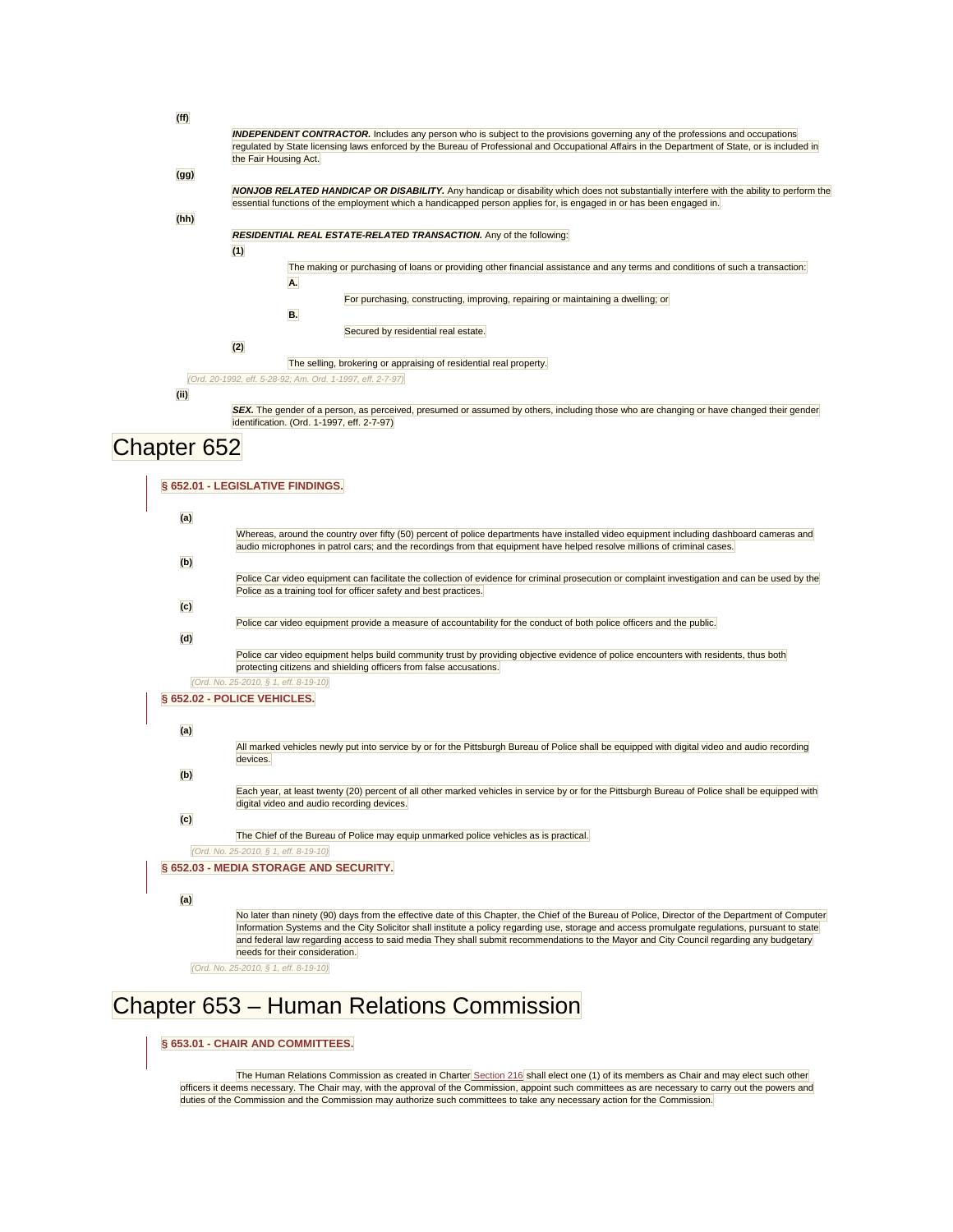*(Ord. 22-1992, eff. 5-28-92)* 

#### **[§ 653.02 - RULES AND REGULATIONS.](javascript:void(0))**

The Human Relations Commission shall adopt such rules and regulations for its own organization, operations and procedures as it deems necessary to administer, implement and enforce this Article.

#### **[§ 653.03 - MEETINGS AND VOTING.](javascript:void(0))**

The Human Relations Commission shall hold at least ten (10) monthly meetings during each calendar year. Five (5) members of the Commission shall constitute a quorum for the transaction of business, and a majority vote of those present at any meeting is sufficient for any official action taken by the Commission. Notwithstanding the other provisions of this section, the Commission may establish, by the adoption of rules and regulations pursuant t[o § 653.02,](http://library.municode.com/HTML/13525/level4/SUHITA_TITSIXCO_ARTVDI_CH653HURECO.html#SUHITA_TITSIXCO_ARTVDI_CH653HURECO_S653.02RURE) procedures pursuant to which a public hearing may be authorized on a complaint charging unlawful discrimination without a quorum being present.

*(Am. Ord. 7-1995, eff. 3-14-95)* 

#### **[§ 653.04 - EXPENSES.](javascript:void(0))**

Members of the Human Relations Commission shall serve without compensation, but may be reimbursed for all expenses necessarily incurred in the performance of their duties in accordance with appropriations made by Council.

#### **[§ 653.05 - POWERS AND DUTIES.](javascript:void(0))**

The Human Relations Commission shall have the power and duty to:

#### **(a)**

Initiate, receive, investigate and seek the satisfactory adjustment of complaints charging unlawful practices as set forth in this Article. In accordance with this subsection the Commission may issue subpoenas and order discovery in aid of investigations and hearings under this Title.

#### **(b)**

Initiate or receive and investigate other complaints of discrimination against any person because of race, color, religion, ancestry, national origin, place of birth, sex, sexual orientation, familial status, age, handicap or disability or use of support animals because of the handicap or disability of the user, and seek the satisfactory adjustment of such complaints. Any complaint filed under this subsection which the Commission believes may constitute a violation of a law of the United States or the Commonwealth may be certified to its Solicitor for such actions as it deems proper.

*(Ord. 22-1992, eff. 5-28-92; Am. Ord. 3-1997, eff. 2-7-97)* 

#### **(c)**

Hold public hearings, subpoena witnesses and compel their attendance, administer oaths, take the testimony of any person under oath, and in connection therewith require the productions of evidence relating to any matter under investigation or any question before the Commission, make findings of fact, issue orders and publish such findings of fact and orders and do all other things necessary and proper for the enforcement of this Article.

*(Ord. 15-1979, eff. 5-29-79)* 

#### **(d)**

Certify upon the request of any person that a particular occupation or position is exempt from the provisions of this Article relating to unlawful employment practices if the Commission finds that the occupation or position reasonably requires the employment of persons of a particular race, color, religion, ancestry, national origin, place of birth, sex, sexual orientation, age, handicap or disability or use of support animals because of the handicap or disability of the user, and that such certification is not sought as a means of circumventing the spirit and purpose of this Article. The burden of proving the facts required for such a finding shall be in each instance upon the person requesting the certification of exemption from the provisions of this Article.

*(Ord. 13-1980, eff. 8-8-80; Am. Ord. 2-1990, eff. 4-3-90; Am. Ord. 3-1997, eff. 2-7-97)* 

#### **(e)**

Study and investigate by means of public hearings or otherwise any conditions having an adverse effect on intergroup relations in the city, and study the problems of prejudice, intolerance, bigotry and discrimination as it affects the public safety and general welfare of the city. (Ord. 15- 1979, eff. 5-29-79)

#### **(f)**

Institute and conduct educational and other programs to promote the equal rights and opportunities of all persons, regardless of their race, color, religion, ancestry, national origin, place of birth, sex, sexual orientation, familial status, age, handicap or disability or use of support animals because of the handicap or disability of the user, and promote understanding among persons and groups of different races, colors, religions, ancestries, national origins, places of birth, sexes, sexual orientations, familial status, ages, handicaps or disabilities or use of support animals. In the performance of its duties, the Commission may cooperate with interested residents, private agencies and agencies of the Federal, Commonwealth and local governments. (Ord. 22-1992, eff. 5-28-92; Am. Ord. 3-1997, eff. 2-7-97)

# **(g)**

Issue publications and reports of investigations and research in the field of human relations, and cooperate with and accept grants from public and private agencies, including foundations, colleges and universities, engaged in similar research.

**(h)** 

Request other departments, boards and commissions of the City government to assist in the performance of its duties, and such other departments, boards and commissions shall cooperate fully with the Commission.

Assist in the enforcement of fair practices in the City contracts.

**(j)** 

**(i)** 

Render written reports of its activities and recommendations to the Mayor and Council.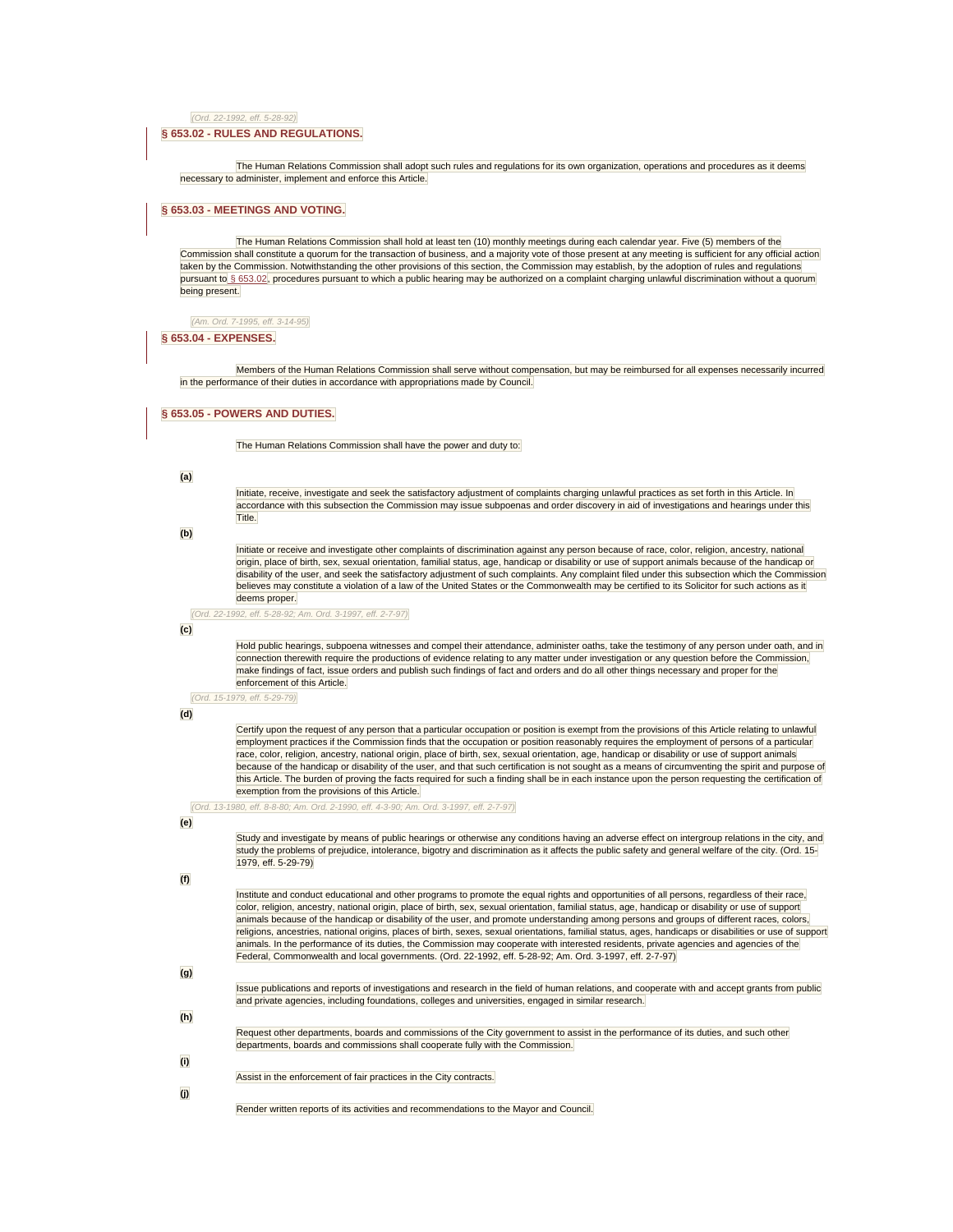*(Ord. 15-1979, eff. 5-29-79)* 

**(k)** 

Recommend legislation to promote and insure equal rights and opportunities for all persons regardless of their race, color, religion, ancestry,<br>national origin, place of birth, sex, sexual orientation, familial status, age

**(l)** 

Adopt such rules and regulations as may be necessary to carry out the purposes and provisions of this Article. (Ord. 15-1979, eff. 5-29-79)

# Chapter 655 – Executive Director; Enforcement Procedure

| (a) |                                                                                                                                                                                                                                                                                                  |  |
|-----|--------------------------------------------------------------------------------------------------------------------------------------------------------------------------------------------------------------------------------------------------------------------------------------------------|--|
|     | The Human Relations Commission shall appoint an Executive Director and such other personnel as authorized by Council to assist the                                                                                                                                                               |  |
|     | Commission in administering, implementing and enforcing the provisions of this Article. In proposing a budget for the operation of the                                                                                                                                                           |  |
|     | Commission, the Mayor may take into consideration the recommendations of the Commission. (Ord. 29-1980, eff. 12-31-80)                                                                                                                                                                           |  |
| (b) |                                                                                                                                                                                                                                                                                                  |  |
|     | The Executive Director shall serve as the staff executive officer for the Commission. The Executive Director shall promote the efficient<br>transaction of its business, the orderly handling of complaints and other matters before it, and shall supervise the Commission staff. (Ord. 21-     |  |
|     | 1992, eff. 5-28-92)                                                                                                                                                                                                                                                                              |  |
| (c) |                                                                                                                                                                                                                                                                                                  |  |
|     | The Commission may authorize the Executive Director to initiate complaints of unlawful practices, as set forth in this Article.                                                                                                                                                                  |  |
|     | § 655.02 - COMPLAINT FILING AND FORMAT.                                                                                                                                                                                                                                                          |  |
|     |                                                                                                                                                                                                                                                                                                  |  |
| (a) |                                                                                                                                                                                                                                                                                                  |  |
|     | A complaint charging that any person has engaged or is engaging in any unlawful practice as set forth in this Article, may be made by the                                                                                                                                                        |  |
|     | Human Relations Commission, by an aggrieved person or by an organization which has as one (1) of its purposes the combating of                                                                                                                                                                   |  |
|     | discrimination or the promotion of equal opportunities. Any complaint may be amended by the complainant or the Commission at any time<br>before final action is taken by the Commission, in accordance with such rules and regulations as the Commission prescribes.                             |  |
| (b) |                                                                                                                                                                                                                                                                                                  |  |
|     | The complaint shall be in writing, signed and verified, and include the name and address of the persons alleged to have committed the unlawful                                                                                                                                                   |  |
|     | practice, the particulars thereof and such other information as may be required by the Commission.                                                                                                                                                                                               |  |
| (c) |                                                                                                                                                                                                                                                                                                  |  |
|     | A complaint shall be filed within one (1) year of the occurrence of the discriminatory act.                                                                                                                                                                                                      |  |
|     | (Ord. 21-1992, eff. 5-28-92)                                                                                                                                                                                                                                                                     |  |
|     | § 655.03 - INVESTIGATION BY DIRECTOR.                                                                                                                                                                                                                                                            |  |
|     |                                                                                                                                                                                                                                                                                                  |  |
|     | § 655.04 - COMPLAINT REVIEW, SERVICE, ANSWER AND CONCILIATION.                                                                                                                                                                                                                                   |  |
|     |                                                                                                                                                                                                                                                                                                  |  |
| (a) |                                                                                                                                                                                                                                                                                                  |  |
|     | If the Human Relations Commission determines that there is no basis for the allegations to a complaint, the complaint shall be dismissed and<br>the complainant notified in writing. Within ten (10) days from the receipt of such notice, the complainant or his/her attorney may file with the |  |
|     | Commission a request for review. The Commission shall provide the complainant or his/her attorney an opportunity to appear before the                                                                                                                                                            |  |
|     | Commission, a member thereof or a staff representative. After review the Commission may reverse its decision, or if the Commission or its                                                                                                                                                        |  |
|     | representative determines that there is no basis for the allegation, the dismissal of the complaint shall be affirmed and no further review of such<br>decision shall be taken.                                                                                                                  |  |
| (b) |                                                                                                                                                                                                                                                                                                  |  |
|     | A respondent shall have the right to file a written verified answer to the complaint within thirty (30) days of service of the complaint by the                                                                                                                                                  |  |
|     | Commission, except for a complaint filed pursuant to § 659.03 in which case a respondent shall have the right to file, not later than ten (10)                                                                                                                                                   |  |
|     | days after receipt of the complaint from the Commission, a written verified answer.                                                                                                                                                                                                              |  |
| (c) |                                                                                                                                                                                                                                                                                                  |  |
|     | Upon the filing of a complaint alleging a violation of $\S$ 659.03, the Commission shall:                                                                                                                                                                                                        |  |
|     | (1)                                                                                                                                                                                                                                                                                              |  |
|     | Serve notice upon the aggrieved person acknowledging such filing and advising the aggrieved person of the time limits and                                                                                                                                                                        |  |
|     | choice of forums provided under § 655.06(d);                                                                                                                                                                                                                                                     |  |
|     | (2)                                                                                                                                                                                                                                                                                              |  |
|     | Not later than ten (10) days after such filing or the identification of any additional respondent during the course of the                                                                                                                                                                       |  |
|     | investigation, serve upon the respondent a notice identifying the alleged discriminatory housing practice and advising such                                                                                                                                                                      |  |
|     | respondent of the procedural rights and obligations of respondents under this section, and § 655.06(d) together with a copy of the<br>original complaint;                                                                                                                                        |  |
|     | (3)                                                                                                                                                                                                                                                                                              |  |
|     | Unless otherwise required by the Fair Housing Act, make an investigation of the alleged discriminatory housing practice and                                                                                                                                                                      |  |
|     | complete such investigation within one hundred (100) days after the filing of the complaint, unless it is impracticable to do so. If                                                                                                                                                             |  |
|     | the Commission is unable to do so it shall notify the complainant and respondent, in writing of the reasons for not doing so;                                                                                                                                                                    |  |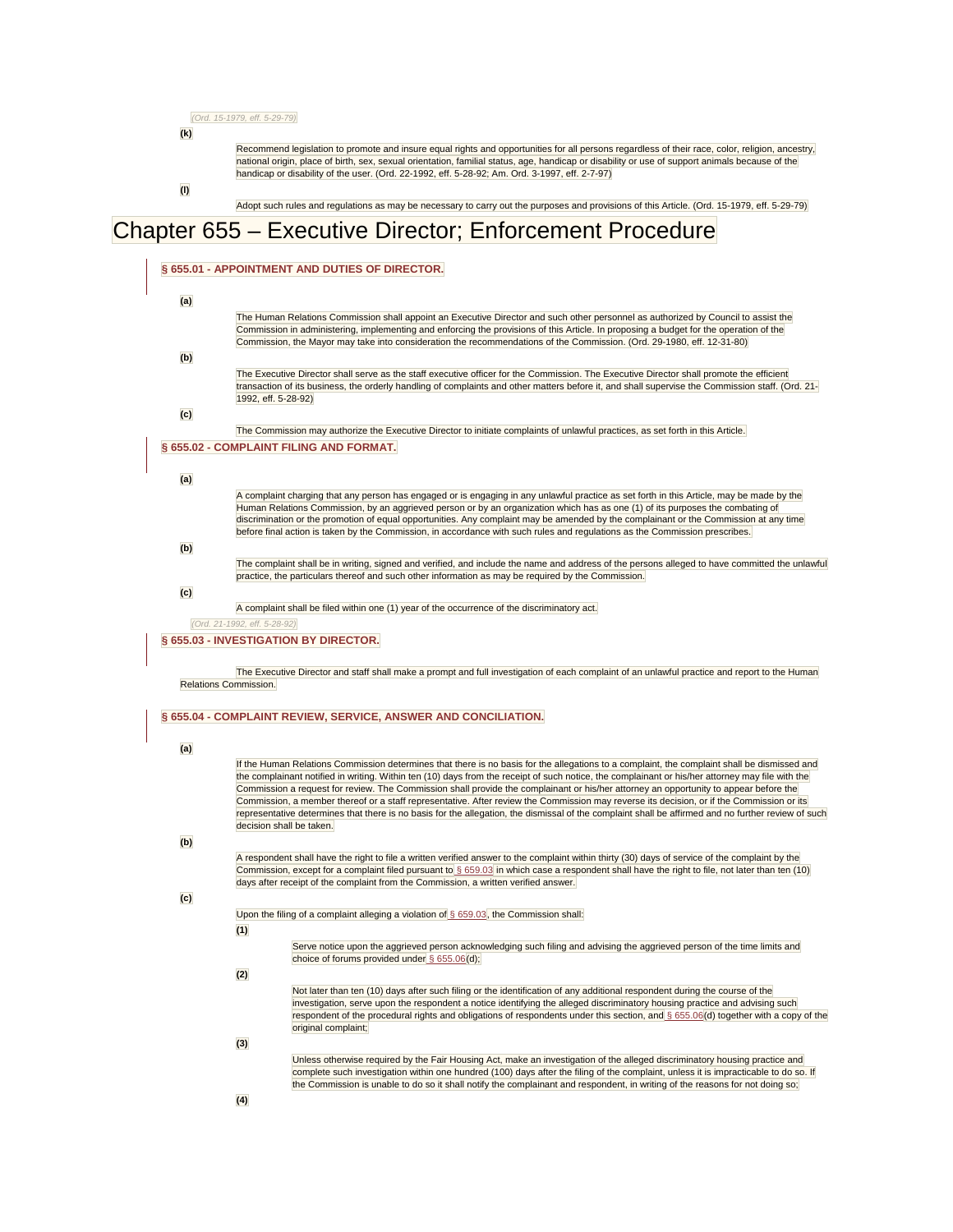Make final administrative disposition of a complaint within one (1) year of the date of receipt of a complaint, unless it is impracticable to do so. If the Commission is unable to do so it shall notify the complainant and respondent, in writing of the reasons for not doing so.

**(d)** 

If the Commission determines after investigation that probable cause exists for the allegations made in the complaint, it shall attempt to eliminate the unlawful practice by means of conferences, meetings or conciliation with all parties.

**(e)** 

A conciliation agreement arising out of such conferences, meetings or conciliation shall be an agreement between the respondent and the complainant, and shall be subject to approval of the Commission.

**(f)** 

Each conciliation agreement shall be made public unless the complainant and respondent otherwise agree and the Commission determines that disclosure is not required to further the purposes of this Article.

*(Ord. 21-1992, eff. 5-28-92; Am. Ord. 2-1997, eff. 2-7-97)* 

**[§ 655.05 - INJUNCTION TO RESTRAIN PROPERTY DISPOSITION.](javascript:void(0))**

If, at any time after the filing of a complaint charging a violation of the Code, the Human Relations Commission determines that prompt judicial relief is necessary to carry out the provisions of Chapter [659.03](http://library.municode.com/HTML/13525/level4/SUHITA_TITSIXCO_ARTVDI_CH659UNPR.html#SUHITA_TITSIXCO_ARTVDI_CH659UNPR_S659.03UNHOPR) of the Code, the Commission may requests its Solicitor to seek injunctive judicial relief to carry out the purposes of the Code, in accordance with provisions of Section 9.2 of the Pennsylvania Human Relations Act of 1955 P.L. 744, as amended by Act 187 of December 22, 1992.

#### *(Am. Ord. 5-1997, eff. 2-7-97)*

#### **[§ 655.06 - PUBLIC HEARING NOTICE, PROCEDURE AND ORDER.](javascript:void(0))**

**(a)** 

In any case of failure to eliminate an alleged unlawful housing practice charged under Chapter [659.03](http://library.municode.com/HTML/13525/level4/SUHITA_TITSIXCO_ARTVDI_CH659UNPR.html#SUHITA_TITSIXCO_ARTVDI_CH659UNPR_S659.03UNHOPR) of the Code, and where the facts so warrant, the Commission shall proceed to a public hearing. All parties may waive their right to same, with the approval of the Commission.

**(b)** 

In any case of failure to eliminate the unlawful practice charged in the complaint under Chapter [659.01](http://library.municode.com/HTML/13525/level4/SUHITA_TITSIXCO_ARTVDI_CH659UNPR.html#SUHITA_TITSIXCO_ARTVDI_CH659UNPR_S659.01GEPR) (General Prohibitions), [659.02](http://library.municode.com/HTML/13525/level4/SUHITA_TITSIXCO_ARTVDI_CH659UNPR.html#SUHITA_TITSIXCO_ARTVDI_CH659UNPR_S659.02UNEMPR) (Employment) an[d 659.04](http://library.municode.com/HTML/13525/level4/SUHITA_TITSIXCO_ARTVDI_CH659UNPR.html#SUHITA_TITSIXCO_ARTVDI_CH659UNPR_S659.04UNPUACPR) (Public Accommodations) by means of informal proceedings, or in advance thereof, if in the judgment of the Human Relations Commission the facts so warrant, the Commission may hold a public hearing to determine whether or not an unlawful practice has been committed, or without holding such a hearing, certify the case to its Solicitor for action in accordance with this Code. Where a public hearing is ordered, the Human Relations Commission shall designate one (1) or more members to conduct such a hearing. The Commission shall serve upon the person charged with engaging or having engaged in the unlawful practice, hereinafter referred to as respondent, a statement of the charges made in the complaint as amended and a notice of the time and place of the hearing. The hearing shall be held not less than ten (10) days after the service of the statement of charges.

**(c)** 

The respondent shall have the right to file an answer to the statement of charges, to appear at the hearing in person or to be represented by an attorney, or by any other person subject to the approval of the hearing panel, and to examine and cross examine witnesses. The complainant shall also have the right to be represented by an attorney, or by any other person subject to the approval of the hearing panel. The Commission shall not be bound by the strict rules of evidence prevailing in courts of law or equity. Testimony taken at the hearing shall be under oath and may be transcribed.

*(Ord. 29-1980, eff. 12-31-80)* 

#### **(d)**

If upon all the evidence presented the Commission finds that the respondent has not engaged in any unlawful discriminatory practice, as defined in this Article, it shall state its findings in writing and dismiss the complaint. If upon all evidence presented the Commission finds that the respondent has engaged or is engaging in an unlawful practice, it shall state its findings of fact in writing and shall issue and cause to be served upon such respondent an order in writing as the facts warrant to effectuate the purposes of this Article. Such order may require the respondent to cease and desist from such unlawful practice, to provide monetary relief in the form of all actual damages, to pay reasonable attorney fees, and to take such affirmative or equitable actions, including, but not limited to, the hiring, reinstatement or upgrading of employees, with or without back pay, admission or restoration to membership in any respondent labor organization, the selling, renting or leasing dwellings upon equal terms and conditions and with such equal facilities, services and privileges, the tendering of money whether or not secured by mortgage or otherwise for the acquisition, construction, rehabilitation, repair or maintenance of any dwellings, the granting, permitting, selling or admission to any of the accommodations, advantages, facilities, services or privileges, products or goods of any respondent place of public accommodation, resort, recreation or amusement, upon such equal terms and conditions to any person discriminated against or to all persons; the payment of any other verifiable, reasonable out-of-pocket expenses caused by such unlawful discriminatory practice, as, in the judgment of the Commission, will effectuate the purposes of this Article and are warranted by the facts presented at the hearing, including a requirement for reports of the manner of compliance. Copies of the order shall be served upon all parties.

**(e)** 

When notice of hearing is given as set forth in division (a) hereof and an election procedure is required by the Fair Housing Act, either party may elect to have the claims asserted in the complaint decided by the Commission or in a civil action brought in the Court of Common Pleas of Allegheny County.

**(1)** 

The written notice of the Commission shall be sent to all parties and shall inform them of their right to take civil action. A party electing to take civil action shall give written notice of the election to the Commission and all other parties within twenty (20) days of receipt of the notice of hearing.

**(2)** 

If an election for civil action is made by either party, the Commission shall, within thirty (30) days from the date of election, commence and maintain a civil action on behalf of the complainant.

**(3)** 

If neither the complainant nor the respondent makes an election within twenty (20) days from the date of notification of the hearing, the case shall proceed to hearing as scheduled, and the Commission shall provide independent counsel for the complainant.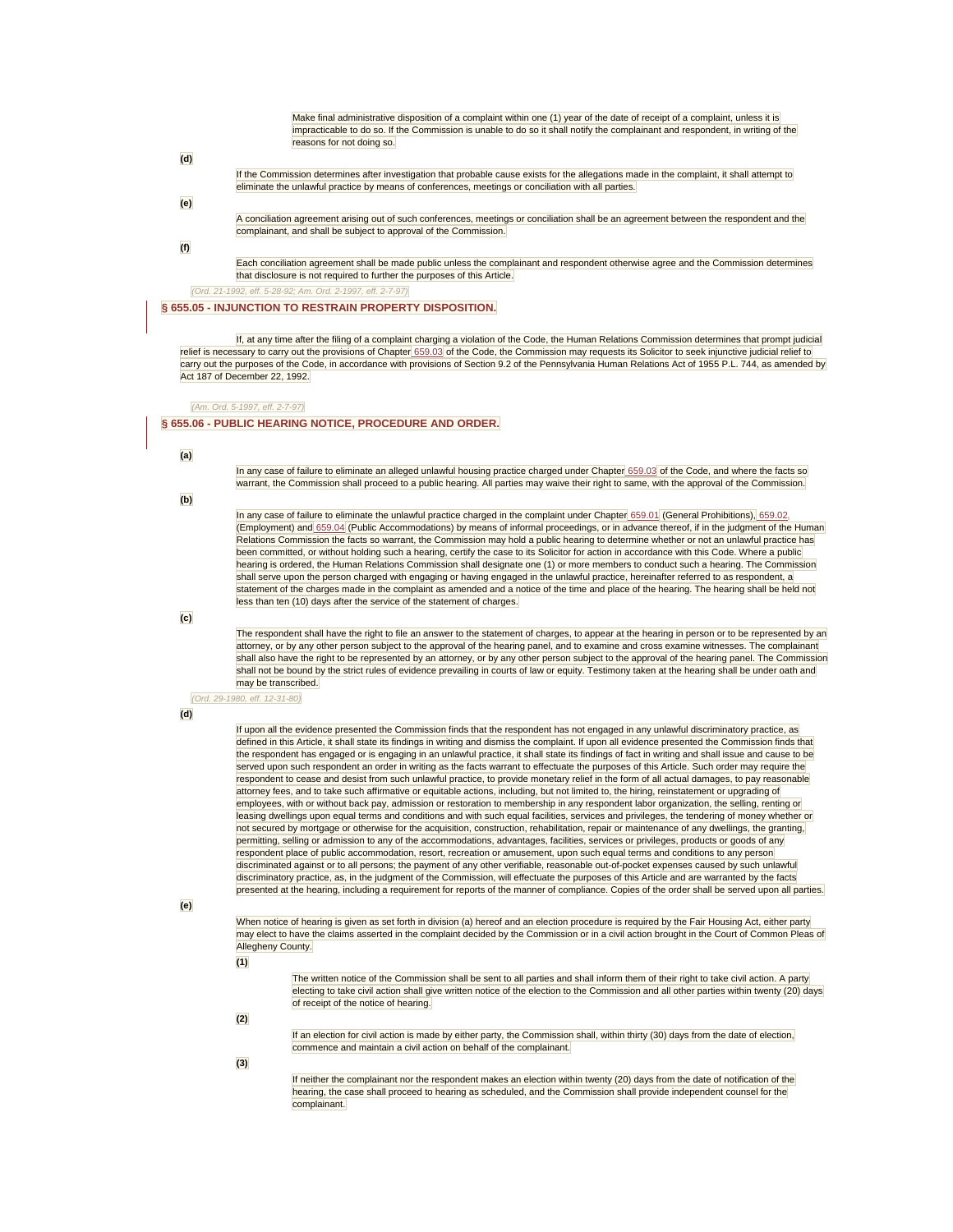| If, after a trial, the Court finds that a respondent engaged in or is engaging in any unlawful discriminatory practice as defined in |
|--------------------------------------------------------------------------------------------------------------------------------------|
| this Article, the Court may award attorney fees and costs to the complainant on whose behalf the action was commenced.               |

#### **(5)**

**(4)** 

If, after a hearing, the Commission finds that a respondent engaged in or is engaging in any unlawful discriminatory practice as defined in this Article, the Commission may award attorney fees and costs to the complainant on whose behalf the action was commenced.

**(6)** 

If, after a trial, the Court finds that a respondent has not engaged in or is not engaging in any unlawful discriminatory housing practice as defined in this Article, the Court may award attorney fees and costs to the prevailing respondent against the intervening complaints only if the respondent proves that the complaint upon which the civil action was based was brought in bad faith. The complainant will be liable for attorney fees and costs only when the complainant has intervened in the matter.

#### **(7)**

If, after a hearing, the Commission finds that a respondent has not engaged in or is not engaging in any unlawful discriminatory housing practice as defined in this Article, the Commission may award attorney fees and costs to the prevailing respondent against the intervening complainants only if the respondent proves that the complaint upon which the hearing was based was brought in bad faith. The complainant will be liable for attorneys fees and costs only when the complainant has intervened in the matter.

#### **(f)**

The Commission may:

#### **(1)**

Award damages caused by humiliation or embarrassment;

#### **(2)**

Assess a civil penalty against the respondent:

- **A.**
- In an amount of not more than ten thousand dollars (\$10,000.00) if the respondent has not been adjudged to have committed any prior discriminatory housing practice.
- **B.**

In an amount not exceeding twenty-five thousand dollars (\$25,000.00) if the respondent has been adjudged to have committed one (1) other discriminatory housing practice during the five-year period ending on the date of the filing of the charge; and

**C.** 

In an amount not exceeding fifty thousand dollars (\$50,000.00) if the respondent has been adjudged to have committed more than one (1) other discriminatory practice during the seven-year period ending on the date of this charge.

If however, the acts constituting the discriminatory practice that is the object of the charge are committed by the same natural person who has been previously adjudged to have committed acts constituting a discriminatory practice, then the civil penalties set forth in divisions (2)B. and (2)C. hereof may be imposed without regard to the period of time within which any subsequent discriminatory practice occurred. Copies of the order shall be served on all parties.

#### *(Ord. 21-1992, eff. 5-28-92; Am. Ord. 6-1997, eff. 2-7-97)*

#### **[§ 655.07 - PRIVATE RIGHT OF ACTION.](javascript:void(0))**

**(a)** 

If a complaint invokes the procedures set forth in this Article, that individual's right of action in the courts of the Commonwealth shall not be foreclosed. If within one (1) year after the filing of a complaint with the Commission, the Commission has not entered into a conciliation agreement to which the complainant is a party, the Commission must so notify the complainant. On receipt of such notice, the complainant shall be able to bring an action in the courts of Common Pleas of the Commonwealth based upon the right to freedom from discrimination granted by this Article.

#### **(b)**

An action under this subsection shall be filed two (2) years after the date of notice from the Commission closing the complaint. Any complaint so filed shall be served on the Commission at the time the complaint is filed in court. The Commission shall notify the complainant of this requirement.

*(Ord. 7-1997, eff. 2-7-97)* 

# Chapter 657 – City Contracts

**[§ 657.01 - COMPLIANCE OBLIGATION AND CONTRACT CLAUSE.](javascript:void(0))**

All contracts of the City and its contracting agencies obligate the contractor to comply with this Article and with any Commonwealth or Federal laws or regulations relating to unlawful employment practices in connection with any work to be performed thereunder, and require the contractor to include the obligation of such compliance in all subcontracts.

#### **[§ 657.02 - RULES AND REGULATIONS.](javascript:void(0))**

The Human Relations Commission shall promulgate rules and regulations for the processing of complaints of discrimination received under this Chapter, and so that contracting companies may specifically comply with this Article.

**[§ 657.03 - SOUTH AFRICA PROHIBITIONS.](javascript:void(0))**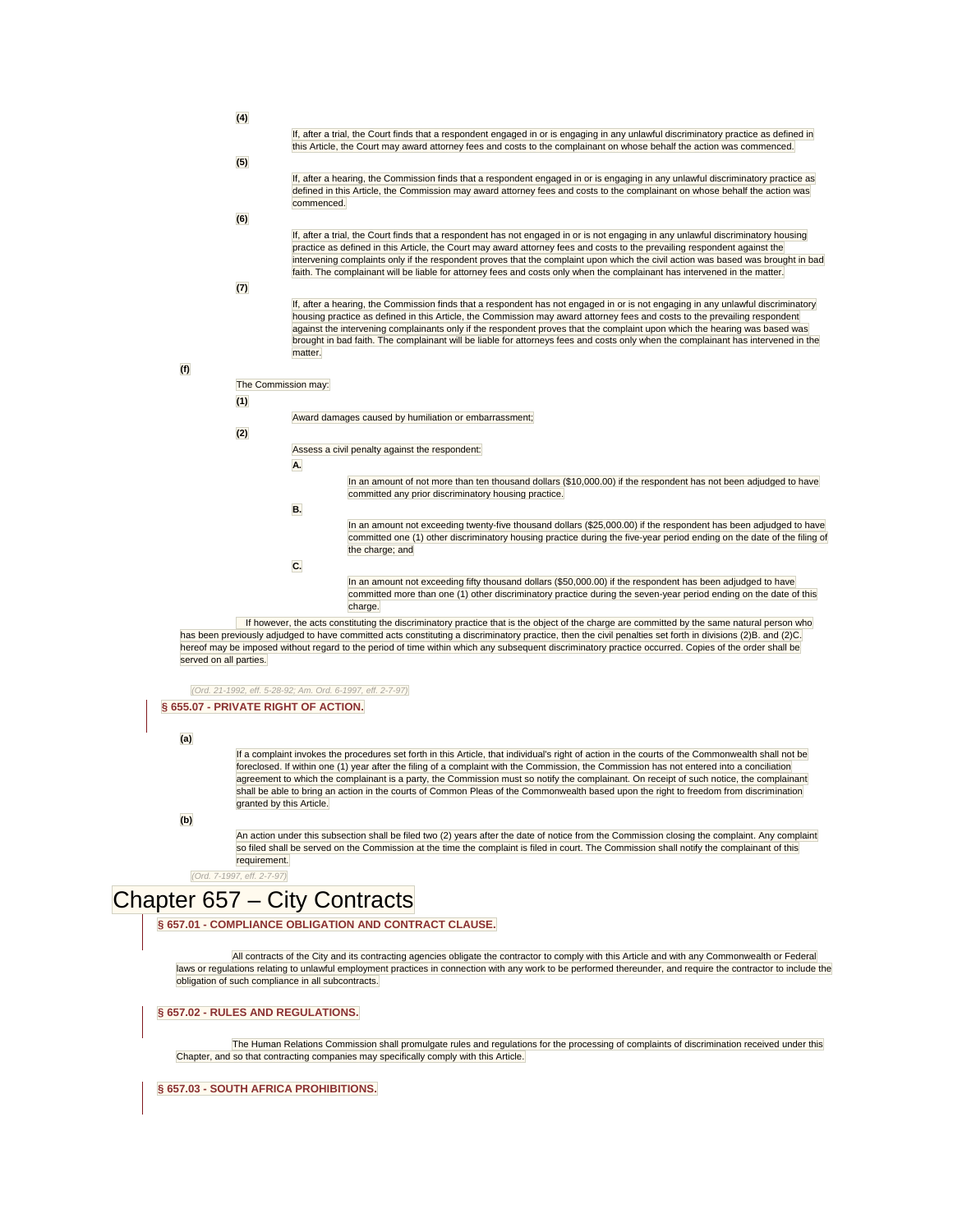# Chapter 659 – Unlawful Practices

## **[§ 659.01 - GENERAL PROHIBITIONS.](javascript:void(0))**

No person whether or not within any named classifications set forth herein, shall aid, incite, compel, coerce or participate in the doing of any act declared to be an unlawful practice under this Article, or obstruct or prevent enforcement of compliance with the provisions of this Article or any rule, regulation or order of the Human Relations Commission, or attempt directly or indirectly to commit any act declared by this Article to be an unlawful practice.

### **[§ 659.02 - UNLAWFUL EMPLOYMENT PRACTICES.](javascript:void(0))**

It shall be an unlawful employment practice, except where based upon applicable national security regulations established by the United States, the Commonwealth or any political subdivisions thereof, or except where based upon a bona fide occupational exemption certified by the Commission in accordance with  $\S$  653.05 $(d)$ :

**(a)** 

For any employer to refuse to hire any person or otherwise to discriminate against any person with respect to hiring, tenure, compensation, promotion, discharge or any other terms, conditions or privileges directly or indirectly related to employment because of race, color, religion, ancestry, national origin, place of birth, sex, sexual orientation, age, nonjob related handicap or disability.

**(b)** 

For any employer, employment agency or labor organization to establish, announce or follow a policy of denying or limiting, through a quota system or otherwise, the employment or membership opportunities of any person or group of persons because of race, color, religion, ancestry, national origin, place of birth, sex, sexual orientation, age, nonjob related handicap or disability.

**(c)** 

For any employer, labor organization, employment agency or any joint labor management committee controlling apprentice training programs to deny to or withhold from any person the right to be admitted to or participate in a guidance program, an apprenticeship training program, an on-the-job training program or any other occupational training program because of race, color, religion, ancestry, national origin, place of birth, sex, sexual orientation, age, nonjob related handicap or disability.

# **(d)**

For any employer, employment agency or labor organization to require of any applicant for employment or membership any information concerning race, color, religion, ancestry, national origin, place of birth, sex, sexual orientation, age, nonjob related handicap or disability.

**(e)** 

For any employer, employment agency or labor organization to publish or circulate, or to cause to be published or circulated, any notice or advertisement relating to employment or membership which indicates any discrimination because of race, color, religion, ancestry, national origin, place of birth, sex, sexual orientation, age, nonjob related handicap or disability.

**(f)** 

For any employment agency to fail or refuse to classify properly or refer for employment or otherwise to discriminate against any person because of race, color religion, ancestry,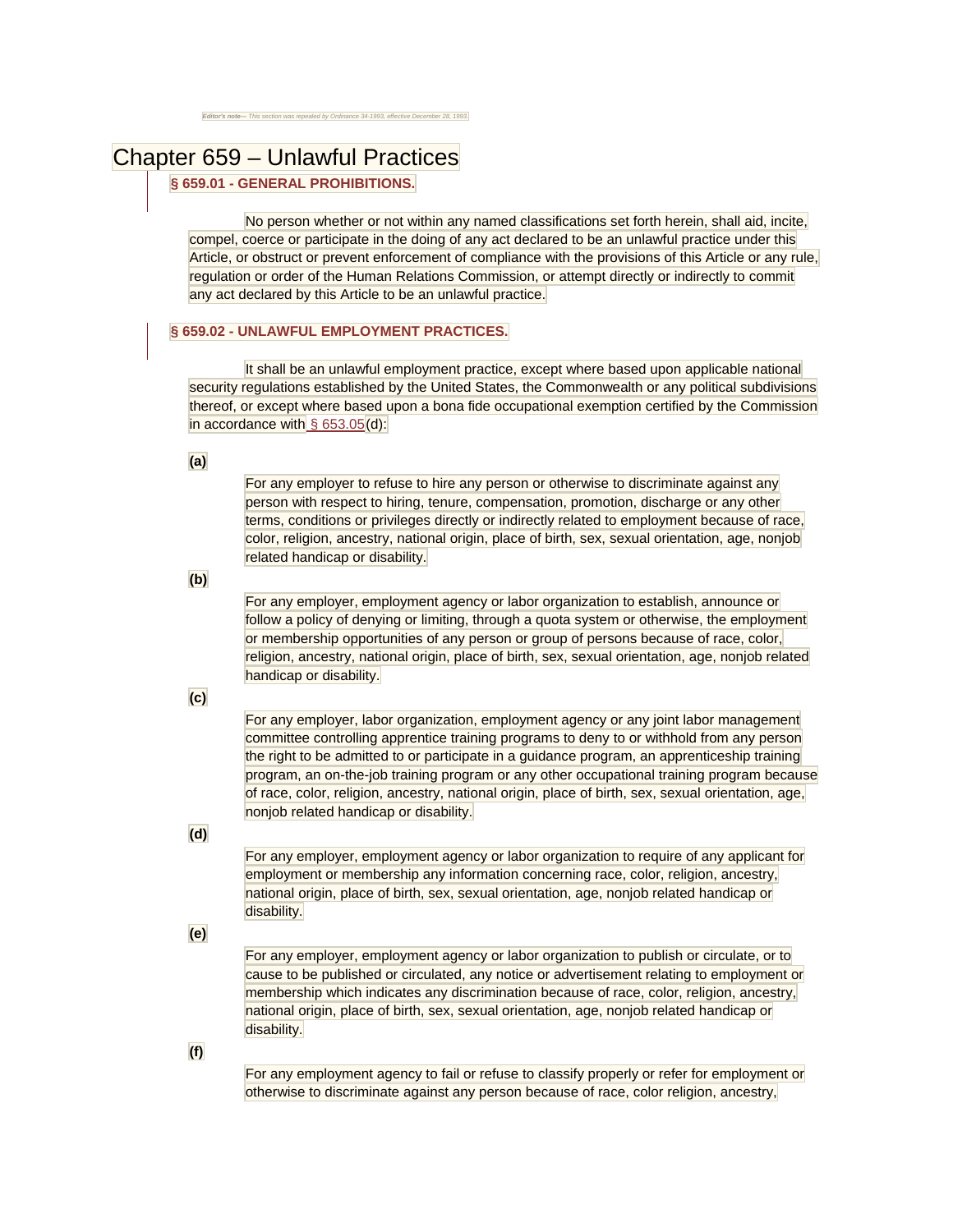national origin, place of birth, sex, sexual orientation, age, nonjob related handicap or disability.

**(g)** 

For any employer substantially to confine or limit recruitment or hiring of employees, with intent to circumvent the spirit and purpose of this Article, to any employment agency, employment service, labor organization, training school, training center or any other employee-referring source which serves persons who are predominantly of the same race, color, religion, ancestry, national origin, place of birth, sex, sexual orientation, age, nonjob related handicap or disability.

**(h)** 

For any labor organization to discriminate against any person in any way which would deprive or limit his employment opportunities or otherwise adversely affect his status as an applicant for employment or as an employee with regard to tenure, compensation, promotion, discharge or any other terms, conditions or privileges directly or indirectly related to employment because of race, color, religion, ancestry, national origin, place of birth, sex, sexual orientation, age, nonjob related handicap or disability.

*(Ord. 13-1980, eff. 8-8-80; Am. Ord. 2-1990, eff. 4-3-90)* 

**(i)** 

For any employer, employment agency or labor organization to discriminate against any person because he has opposed any practice forbidden by this Article or because he has made a complaint or testifies or assisted in any manner in any investigation or proceeding under this Article.

**(j)** 

For any person, whether or not an employer, employment agency or labor organization, to aid, incite, compel, coerce or participate in the doing of any act declared to be an unlawful employment practice by this Article, or to obstruct or prevent any person from enforcing or complying with the provisions of this Article or any rule, regulation or order of the Human Relations Commission, or to attempt directly or indirectly to commit any act declared by this section to be an unlawful employment practice.

*(Ord. 15-1979, eff. 5-29-79)* 

**(k)** 

(EDITOR'S NOTE: This subsection was repealed by Ordinance 23-1992, eff. May 28, 1992.) **[§ 659.03 - UNLAWFUL HOUSING PRACTICES.](javascript:void(0))**

It shall be an unlawful housing practice, except as otherwise provided in this section:

**(a)** 

For any owner, real estate broker or any other person to refuse to sell, lease, sublease, rent, assign or otherwise transfer, or to refuse to negotiate for the sale, lease, sublease, rental, assignment or other transfer of, the title, leasehold or other interest in any dwelling to any person, or to represent that any dwelling is not available for inspection, sale, lease, sublease, rental, assignment or other transfer when in fact it is so available, or otherwise to deny or withhold any dwelling from any person because of race, color, religion, ancestry, national origin, place of birth, sex, sexual orientation, familial status, handicap or disability or use of support animals because of the handicap or disability of the user, or to discriminate against, segregate or assign quotas to any person or group of persons in connection with the sale, lease, sublease, rental, assignment or other transfer of the title, leasehold, or other interest in any dwelling or dwellings.

**(b)** 

For any person, including any owner or real estate broker, to include in the terms, conditions or privileges of any sale, lease, sublease, rental, assignment or other transfer of any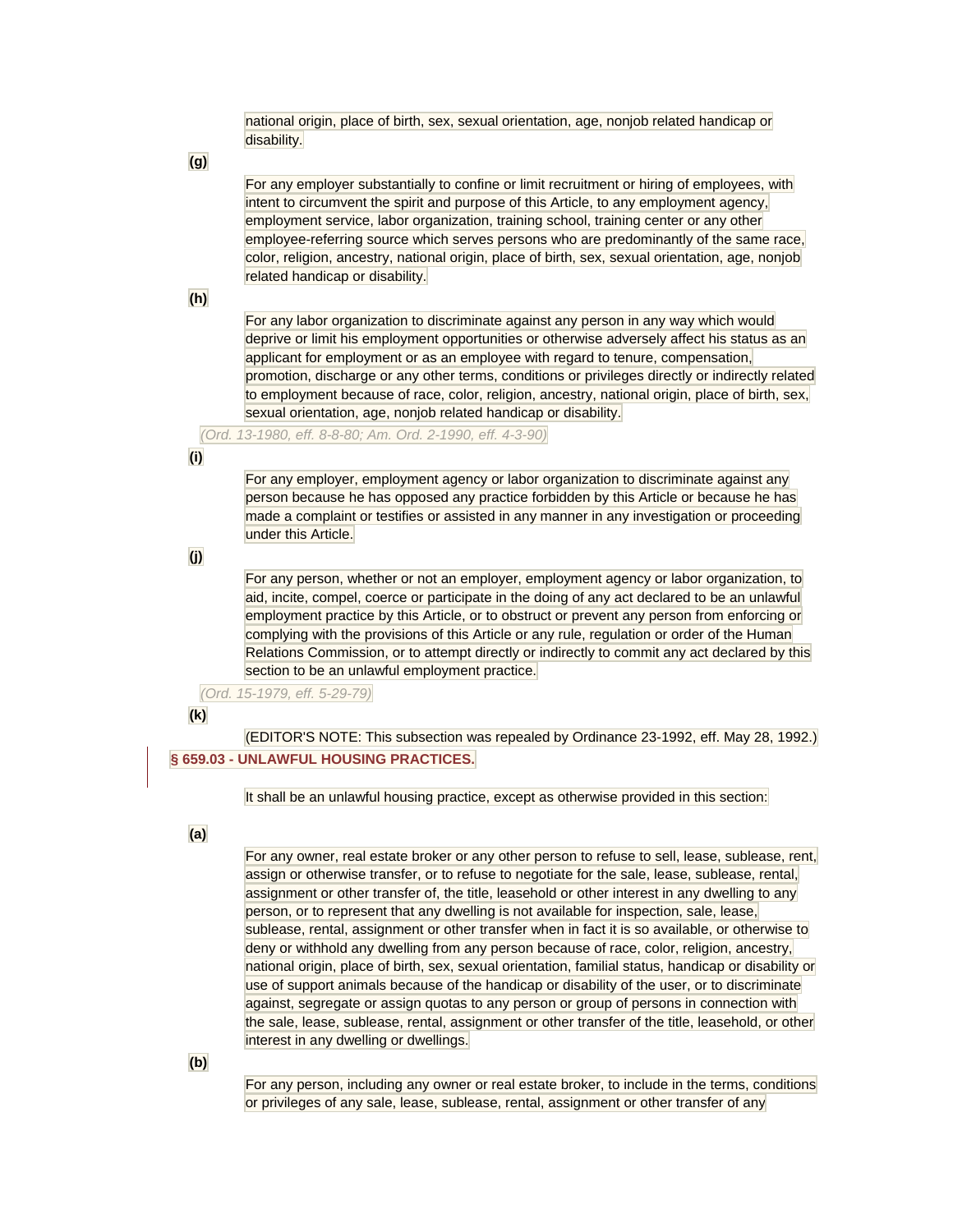dwelling any clause, condition or restriction discriminating against or requiring any other person to discriminate against, any person in the use or occupancy of such dwelling because of race, color, religion, ancestry, national origin, place of birth, sex, sexual orientation, familial status, handicap or disability or use of support animals because of the handicap or disability of the user.

For any person, including any owner or real estate broker, to discriminate in the furnishing of any facilities or services for any dwelling because of race, color, religion, ancestry, national origin, place of birth, sexual orientation, familial status, handicap or disability or use of support animals because of the handicap or disability of the user.

**(d)** 

**(c)** 

For any person, including any owner or real estate broker, to publish, circulate, issue or display, or cause to be published, circulated, issued or displayed, any communication, notice, advertisement or sign of any kind relating to the sale, rental, lease, sublease, assignment, transfer or listing of a dwelling or accommodations which indicates any preference, limitation, specification or discrimination based on race, color, religion, ancestry, national origin, place of birth, sex, sexual orientation, familial status, handicap or disability or use of support animals because of the handicap or disability of the user.

**(e)** 

For any person, including any bank, banking organization, mortgage company, insurance company or other financial or lending institution, or any agent or employee thereof, engaged in whole or in part in the business of providing or arranging for appraisals and/or for financial assistance for the purchase, lease, acquisition, construction, rehabilitation, repair or maintenance of any dwelling or dwellings:

**(1)** 

To discriminate against any person or group of persons because of race, color, religion, ancestry, national origin, place of birth, sex, sexual orientation, familial status, handicap or disability or use of support animals because of the handicap or disability of the user, of such person or group of persons or of the prospective occupants or tenants of such dwelling in the granting, withholding, extending, modifying or in the rates, terms, conditions or privileges of any such financial assistance in connection therewith; or

**(2)** 

To use any form of application for such financial assistance or make any record of inquiry in connection with applications for such financial assistance which indicates, directly or indirectly, any limitation, specification or discrimination as to race, color, religion, ancestry, national origin, place of birth, sex, sexual orientation, familial status, handicap or disability or use of support animals because of the handicap or disability of the user, or any intent to make any such limitation, specification or discrimination.

*(Ord. 23-1992, eff. 5-28-92)* 

**(f)** 

For any real estate broker or real estate salesperson or agent, or any other person for business or economic purposes, to induce, directly or indirectly, or to attempt to induce directly or indirectly, the sale or rental or the listing for sale or rental, of any dwelling by representing that a change has occurred or will or may occur regarding the entry or prospective entry into the neighborhood of a person or persons of a particular race, color, religion, ancestry, national origin, sex, sexual orientation, familial status or handicap status of the street, block, neighborhood or area in which such dwelling is located.

**(g)**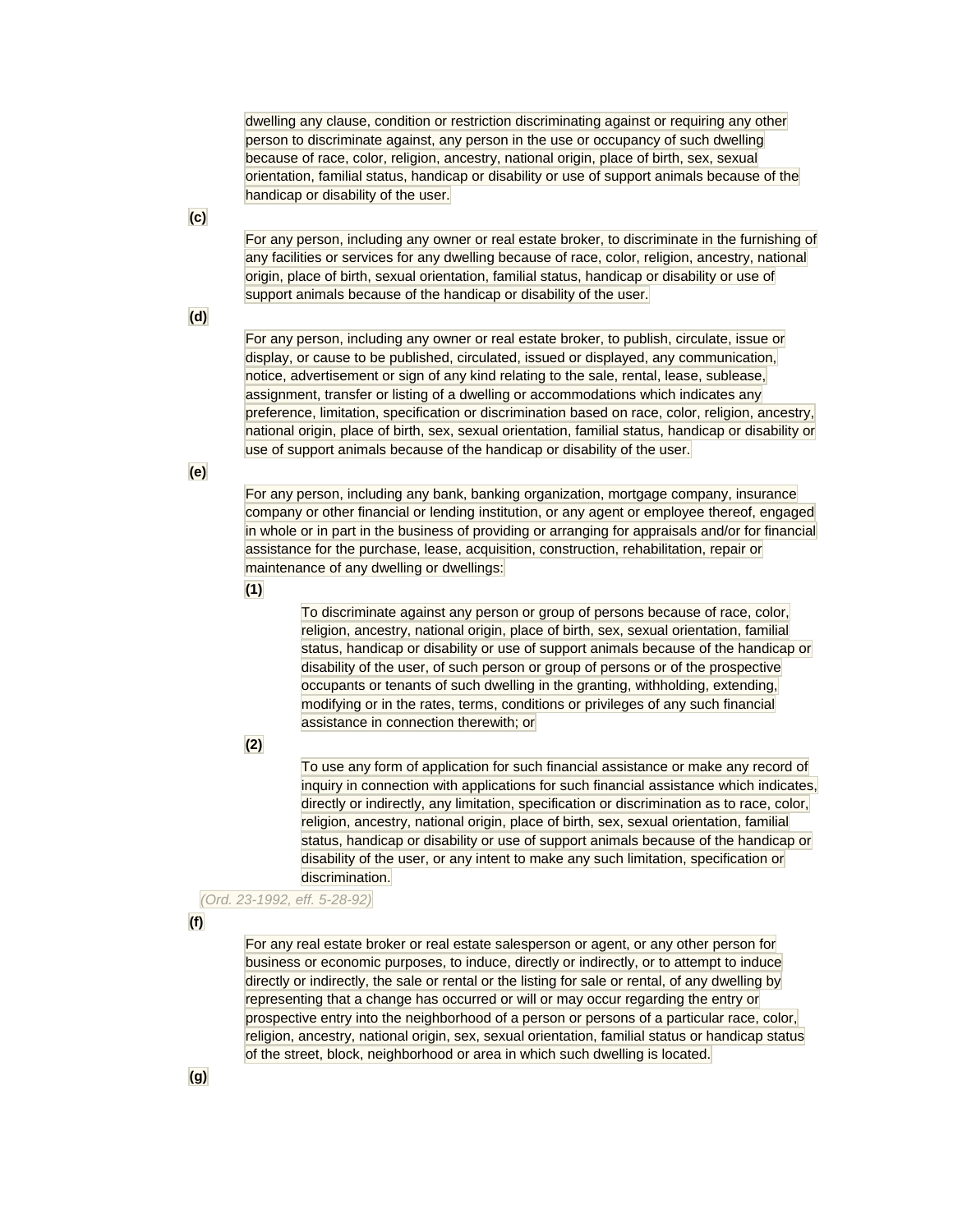For any real estate broker, agent, sales representative or other person to solicit any property for sale or rental or the listing of any property for sale or rental at any time after such real estate broker, agent, sales representative or other person shall have written notice that any owner or occupant of such real estate does not desire to sell such real estate, or does not desire to be solicited either by such real estate broker, agent, sales representative or other person, or by any and all brokers, agents, sales representatives or other persons. The word "solicit" means any printed matter mailed or delivered to the owner or occupant of a residential property by any real estate broker, agent, sales representative or other person or any oral communication made either in person or by telephone to the owner or occupant of a residential property by any real estate broker, agent, sales representative or other person which advertises the accomplishments and/or abilities of the real estate broker, agent, sales representative or other person to sell homes or rent apartments or which requests or suggests that the owner or occupant list his house for sale or rent with the real estate broker, agent, sales representative or other person or which offers to purchase or rent the. owner's house or apartment.

**(1)** 

All written correspondence hereunder shall be by certified mail, return receipt requested. The owner or occupant shall provide the Commission a true and correct copy of the written notice to the real estate broker, agent, sales representative or other person at the time such notice is given. The notice may be by individual letter or by petition. The notice is eff. upon receipt by the real estate broker, agent, sales representative or other person.

## **(2)**

The Commission on its own motion or on appeal by the broker, agent, sales representative or other person after notice and public hearing, may declare any notice null and void if it finds such notice discriminates against any such real estate broker, agent, sales representative or other person.

### **(3)**

All notices are void after one (1) year unless renewed within thirty (30) days of the expiration date.

### **(4)**

The provisions of this division (g) shall not be applicable to any person who has placed his/her home for sale.

# **(h)**

For any real estate broker, agent, sales representative or other person to solicit the owner or occupant of a dwelling located within a nonsolicitation area. The Commission may designate an area as a nonsolicitation area for a period of up to one (1) year upon making written findings based on substantial evidence introduced at a public hearing that practices made unlawful by division (f) hereof are causing or are likely to cause blockbusting or panic selling within the area.

### **(1)**

The Commission may extend one (1) or more times the designation of a nonsolicitation area for a period of one (1) year upon making written findings based on substantial evidence introduced at a public hearing that practices made unlawful by division (f) hereof are continuing to occur. The public hearing on any extension shall be held not more than thirty (30) days before the day on which the designation or earlier extension is scheduled to expire. The Commission may by this same procedure, at any time, terminate the designation of a nonsolicitation area, or extension of any such designation made pursuant to this subsection (h).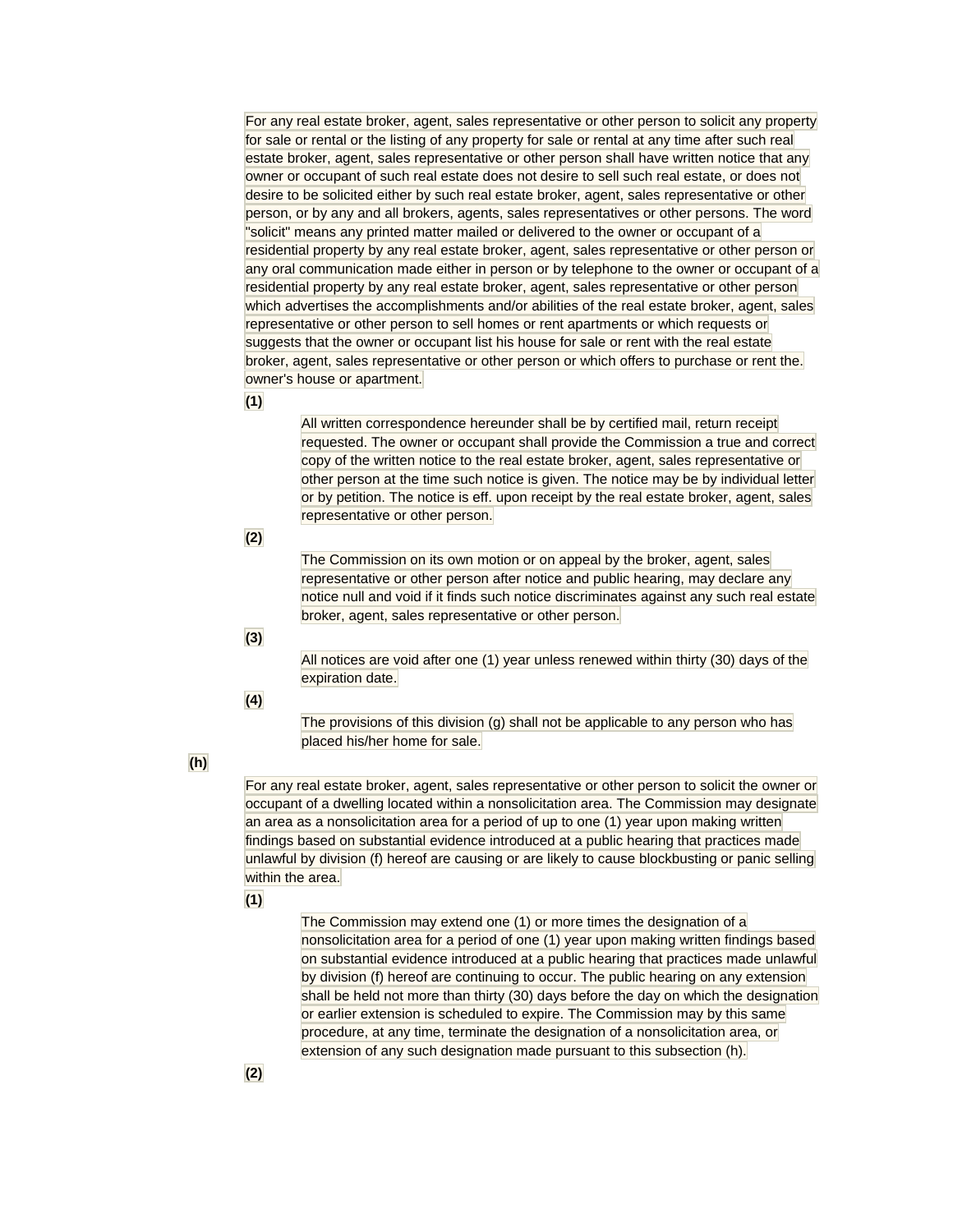The Commission shall promptly announce by legal notice each designation or extension made pursuant to this division (h), describing the area to which it applies by reference to named streets and/or landmarks. Any designation or extension shall take effect upon completion of the publication required for legal notice.

# **(3)**

The Commission shall maintain and make available to all interested persons a listing of designated nonsolicitation areas.

# **(4)**

The Commission may, in accordance with the provisions of this Article, attempt to reach a nonsolicitation agreement with real estate brokers, agents, sales representatives or other persons doing business within a specified geographical area.

## **(5)**

The word "solicit" shall have the same meaning as set forth in division (g) hereof.

# *(Ord. 15-1979, eff. 5-29-79)*

# **(i)**

For any person to deny access, membership or participation in any multiple listing service, real estate brokers' organization or other service, organization or facility relating to the business of selling or renting dwellings, or to discriminate in the terms or conditions of such access, membership or participation, on account of race, color, religion, ancestry, national origin, place of birth, sex, sexual orientation, familial status, handicap or disability or use of support animals because of the handicap or disability of the user.

# **(j)**

Nothing in this Article shall bar any religious or sectarian institution or organization, or any charitable or educational organization which is operated, supervised or controlled by or in connection with a religious or sectarian organization, or any bona fide private or fraternal organization from limiting admission to or giving preference with respect to the sale, rental, or occupancy of any dwelling which the subject organization or entity owns or operates for other than commercial purposes to persons of the same religion or sect, or to members of such private or fraternal organization, or from making such selection as is calculated by such organization to promote the religious or sectarian principles or the aims, purposes or fraternal principles for which it is established or maintained, unless membership in such religion is restricted on account of race, color or national origin.

## **(k)**

For purposes of this section only, discrimination on the basis of handicap or disability also includes:

## **(1)**

A refusal to permit, at the expense of the handicapped person, reasonable modifications of existing premises occupied or to be occupied by such person if such modifications may be necessary to afford such person full enjoyment of the premises, except that, in the case of a rental, the landlord may, where it is reasonable to do so, condition permission for a modification on the renter agreeing to restore the interior of the premises to the condition that existed before the modification, reasonable wear and tear excepted;

# **(2)**

A refusal to make reasonable accommodations in rules, policies, practices or services, when the accommodations may be necessary to afford the person equal opportunity to use and enjoy a dwelling; or

# **(3)**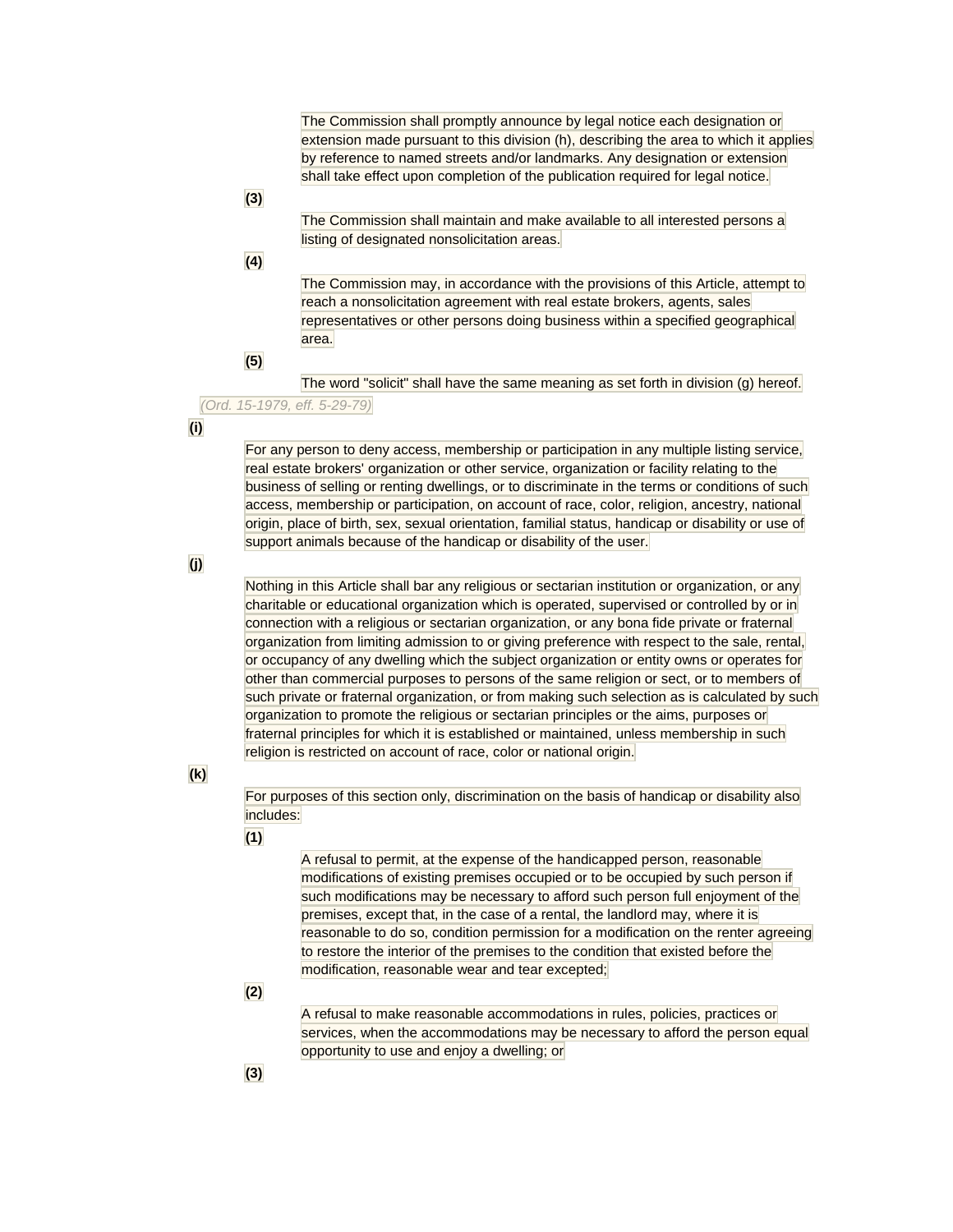|                       | In connection with the design and construction of covered multifamily dwellings for                          |
|-----------------------|--------------------------------------------------------------------------------------------------------------|
|                       | first occupancy after March 13, 1991, a failure to design and construct those<br>dwellings in a manner that: |
|                       |                                                                                                              |
| Α.                    |                                                                                                              |
|                       | The public use and common use portions of the dwelling are readily                                           |
|                       | accessible to and usable by handicapped persons;                                                             |
| В.                    |                                                                                                              |
|                       | All the doors designed to allow passage into and within all premises within                                  |
|                       | the dwellings are sufficiently wide to allow passage to handicapped                                          |
|                       | persons in wheelchairs; and                                                                                  |
| С.                    |                                                                                                              |
|                       | All premises within the dwelling contained the following features of                                         |
|                       | adaptive design:                                                                                             |
|                       | 1.                                                                                                           |
|                       | An accessible route into and through the dwelling;                                                           |
|                       | 2.                                                                                                           |
|                       | Light switches, electrical outlets, thermostats, and other                                                   |
|                       | environmental controls in accessible locations;                                                              |
|                       |                                                                                                              |
|                       | 3.                                                                                                           |
|                       | Reinforcements in bathroom walls to allow later installation of                                              |
|                       | grab bars; and                                                                                               |
|                       | 4.                                                                                                           |
|                       | Usable kitchens and bathrooms so that an individual in a                                                     |
|                       | wheelchair can maneuver about the space.                                                                     |
| D.                    |                                                                                                              |
|                       | Compliance with the appropriate requirements of the American National                                        |
|                       | Standard for buildings and facilities providing accessibility and usability for                              |
|                       | physically handicapped people, commonly cited as "ANSI A117.1-1996"                                          |
|                       | satisfies the requirements of Chapter 659.03(k)3(C) above.                                                   |
| Е.                    |                                                                                                              |
|                       | Discriminatory housing practices filed pursuant to division (k)(3) hereof but                                |
|                       | occurring prior to the effective date of division (k)(3) hereof shall be                                     |
|                       | referred to the U.S. Department of Housing and Urban Development for                                         |
|                       | processing and disposition.                                                                                  |
| F.                    |                                                                                                              |
|                       | Nothing in this subsection requires that a dwelling be made available to an                                  |
|                       | individual whose tenancy would constitute a direct threat to the health or                                   |
|                       | safety of other individuals or whose tenancy would result in substantial                                     |
|                       | physical damage to the property of others.                                                                   |
|                       |                                                                                                              |
|                       | For any person to coerce, intimidate, threaten or interfere with any person in the exercise or               |
|                       | enjoyment of, or on account of his or her having exercised or enjoyed, or on account of his                  |
|                       | or her having aided or encouraged any other person in the exercise of enjoyment of, any                      |
|                       | right granted or protected by under this section or any rule or regular of the Human                         |
| Relations Commission. |                                                                                                              |
|                       |                                                                                                              |

*(Ord. 23-1992, eff. 5-28-92; Am. Ord. 8-1997, eff. 2-7-97)* 

**(l)** 

**[§ 659.04 - UNLAWFUL PUBLIC ACCOMMODATIONS PRACTICES.](javascript:void(0))**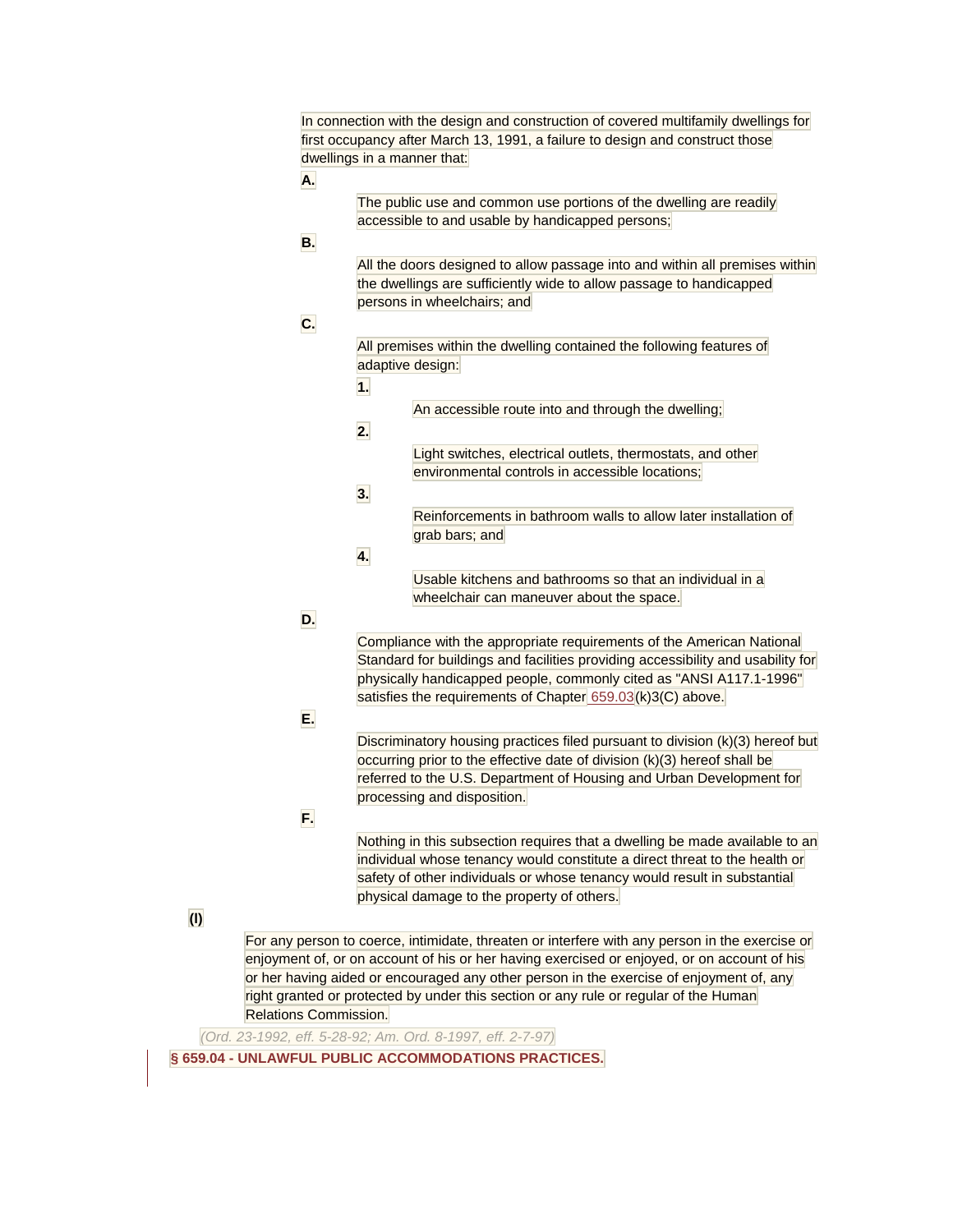It shall be an unlawful public accommodation practice for the owner, lessee, proprietor, manager, superintendent, agent or employee of any business or place of public accommodation, resort, recreation or amusement to:

**(a)** 

Refuse, withhold from or deny to any person because of his race, color, religion, ancestry, national origin, place of birth, sex, sexual orientation, handicap or disability or use of support animals because of the handicap or disability of the user, either directly or indirectly, any of the accommodations, advantages, facilities, services or privileges, products or goods in such place of public accommodation, resort or amusement.

**(b)** 

Publish, circulate, issue, display, post or mail, either directly or indirectly, any written or printed communication, notice or advertisement to the effect that any of the accommodations, advantages, facilities, goods, products, services and privileges of any such place shall be refused, withheld or denied to any person on account of race, color, religion, ancestry, national origin, place of birth, sex, sexual orientation, handicap or disability or use of support animals because of the handicap or disability of the user, or that the patronage of any person of any particular race, color, religion, ancestry, national origin, place of birth, sex, handicap or disability or use of guide dogs because of the blindness of the user, is unwelcome, objectionable, or not acceptable, desired or solicited.

*(Ord. 13-1980, eff. 8-8-80; Am. Ord. 2-1990, eff. 4-3-90; Am. Ord. 3-1997, eff. 2-7-97)* 

**(c)** 

Aid, incite, compel, coerce or participate in the doing of any act declared to be an unlawful public accommodations practice under this Article, whether such person is included by reference or not.

### **[§ 659.05 - RELIGIOUS SYMBOL DESECRATION.](javascript:void(0))**

Any person who burns or desecrates a cross or other religious symbol on any private premises or property primarily used for religious, educational, residential, memorial, charitable or cemetery purposes, or for assembly by persons of a particular race, color, creed or religion, or on any public property, or who places or displays in any such location a sign, mark, symbol, emblem or other physical impression, including but not limited to a Nazi swastika or any manner of exhibit in which a burning cross, real or simulated, is a whole or part thereof (as used herein, "desecrate" means to mar, deface or damage):

**(a)** 

With the intent to deprive any person or class of persons of the equal protection of the laws or of equal privileges and immunities under the laws, or for the purpose of preventing or hindering the constituted authorities of the United States, of this State or any subdivision hereof from giving or securing to all persons within the State the equal protection of the laws; or

**(b)** 

With the intent, to injure, intimidate or interfere with any persons because of their exercise of any right secured by federal, State or local laws, or to intimidate such person or any other person or any class of persons from exercising any right secured by federal, State or local law; or

**(c)** 

With the intent to intimidate, threaten, abuse or harass any other person; or

**(d)** 

With the intent to cause another person to fear for his or her personal safety, or, where it is probable that reasonable persons will be put in fear for their personal safety by the